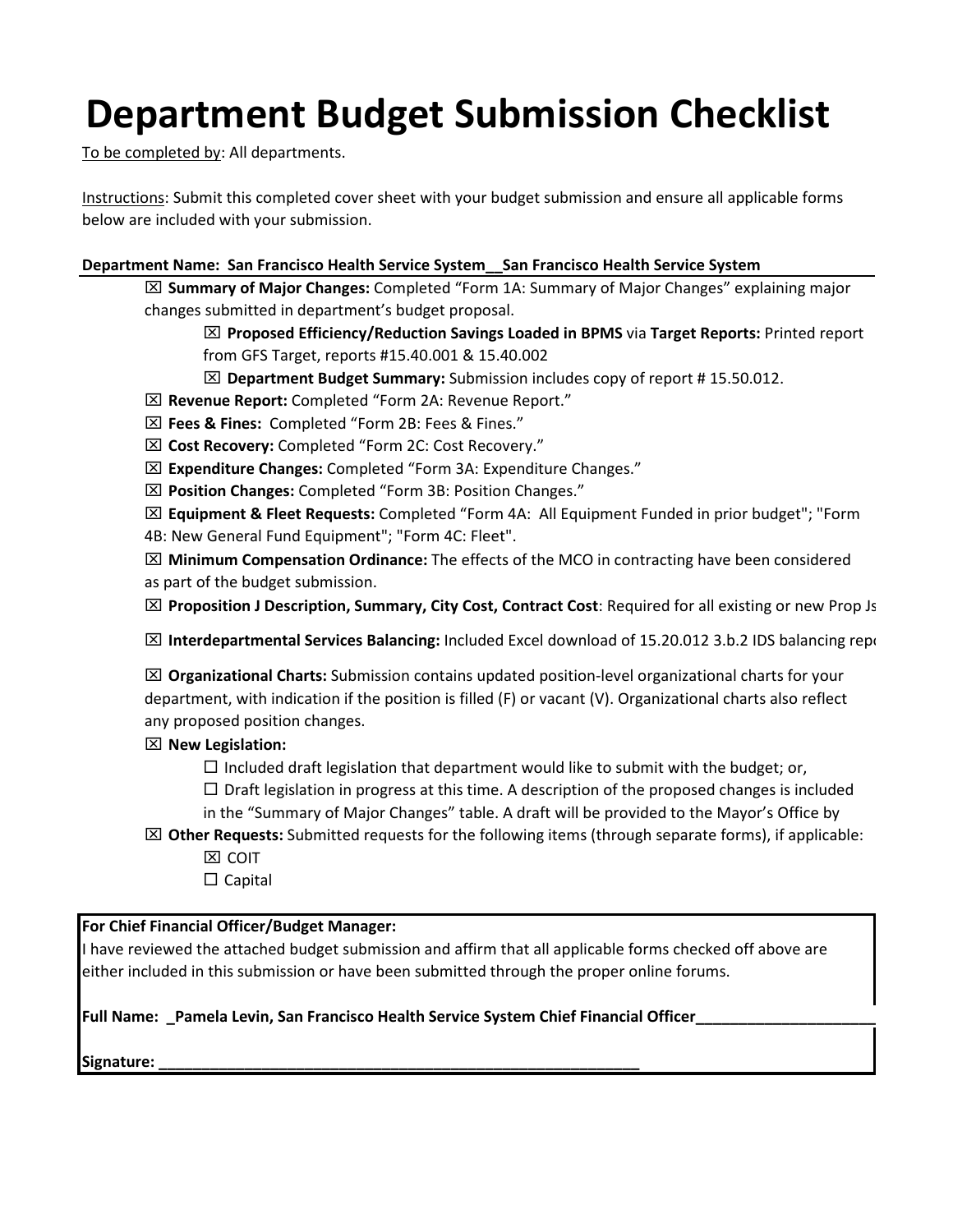|                                                                                                                                                                                                                                                                                                                                                                                | <b>BUDGET FORM 1A: Summary of Major Changes</b>                                                                                                                                                                                                                                                                                                                                                                                                                                                                                                                                                                                                                                                                                                                                                                                                                                                                                                                                                                                                                                                                                                                                                                                                                                                                                                                                                                                                                                                                                               |
|--------------------------------------------------------------------------------------------------------------------------------------------------------------------------------------------------------------------------------------------------------------------------------------------------------------------------------------------------------------------------------|-----------------------------------------------------------------------------------------------------------------------------------------------------------------------------------------------------------------------------------------------------------------------------------------------------------------------------------------------------------------------------------------------------------------------------------------------------------------------------------------------------------------------------------------------------------------------------------------------------------------------------------------------------------------------------------------------------------------------------------------------------------------------------------------------------------------------------------------------------------------------------------------------------------------------------------------------------------------------------------------------------------------------------------------------------------------------------------------------------------------------------------------------------------------------------------------------------------------------------------------------------------------------------------------------------------------------------------------------------------------------------------------------------------------------------------------------------------------------------------------------------------------------------------------------|
|                                                                                                                                                                                                                                                                                                                                                                                | FY 2020-21 and FY 2021-22                                                                                                                                                                                                                                                                                                                                                                                                                                                                                                                                                                                                                                                                                                                                                                                                                                                                                                                                                                                                                                                                                                                                                                                                                                                                                                                                                                                                                                                                                                                     |
|                                                                                                                                                                                                                                                                                                                                                                                | <b>San Francisco Health Service System</b>                                                                                                                                                                                                                                                                                                                                                                                                                                                                                                                                                                                                                                                                                                                                                                                                                                                                                                                                                                                                                                                                                                                                                                                                                                                                                                                                                                                                                                                                                                    |
| <b>Major Changes</b>                                                                                                                                                                                                                                                                                                                                                           | <b>Department Response</b>                                                                                                                                                                                                                                                                                                                                                                                                                                                                                                                                                                                                                                                                                                                                                                                                                                                                                                                                                                                                                                                                                                                                                                                                                                                                                                                                                                                                                                                                                                                    |
| 1. SUMMARY. What major changes is the<br>department proposing? Clearly describe<br>each change, including the fiscal impact of<br>the proposal, and how the department<br>proposes to fund each significant change<br>(i.e. reprioritization of existing funds,<br>grants, or other new revenues). Include<br>detail related to position changes in<br>Position section below. | The major changes in FY 2020-21 include a \$130,222 reduction in Non-Personnel services, three cost<br>neutral position substitutions, \$42,500 in personnel services to offset the impact of MEA positions that<br>are paid above the maximum step in the budget, and a \$42,500 reduction in City Attorney work order<br>base on historical expenditures. The reductions in Non-Personnel services include a reduction in<br>funding for the Well-Being Grants of \$91,686 (57%) and reduction of credit card processing fees of<br>\$45,000 to reflect the implementation of the constituent facing payment portal. The 57% reduction in<br>Well-Being Grants will severely impact the ability of SFHSS to provide assistance to departments in<br>creating a workplace culture that supports Well-Being for their employees. In FY 2021-22, Non-<br>Personnel services were reduced by \$263,042 which eliminates the \$161,759 for Well-Being Grants.<br>\$53,056 (31%) reduction in the funding for the on-site activities provided at departments and \$45,000<br>in credit card processing fees by realizing cost savings through transaction processing efficiencies. The<br>elimination of the Well-Being Grants will severely impact the ability for departments to directly improve<br>the Well-Being of their employees. In addition, in FY 2021-22, a 31% reduction in Well-Being Onsite<br>Activities will significantly reduce the number of fitness and other classes, and flu shot clinics provided<br>at City departments. |
| 2. EXPENDITURES. What expenditure<br>changes did the department submit from<br>the base budget? Please differentiate<br>between General Fund and non-General<br>Fund.                                                                                                                                                                                                          | The major expenditure changes required to meet the budget is to reduce the total budget by \$126,227<br>in the FY 2020-21 and \$252,455 in FY 2021-22. In FY 2020-21, actuarial services, benefit administration,<br>FSA and COBRA administration, and audit services are reduced \$4,975 in FY 2020-21 from the base<br>budget of \$1,327,633 to \$1,322,658. In addition, in FY 2020-21, Well-Being Grants are reduced \$91,686<br>from the base budget of \$161,759 to \$70,073, and credit card processing fees have been reduced in FY<br>2020-21 by \$45,000 from the base budget of \$65,000 to \$20,000. In FY 2021-22, Well-Being Grants are<br>reduced \$161,759 from the base budget of \$161,759 to \$0, and Onsite Well-Being activities are reduced<br>\$53,056 from the base of \$195,693 to \$142,637, and credit card processing fees have been reduced in<br>FY 2020-21 \$45,000 from the base budget of \$65,000 to \$20,000.                                                                                                                                                                                                                                                                                                                                                                                                                                                                                                                                                                                              |
| (This should match an Audit Trail, as shown<br>in form 3A Expenditure Changes).                                                                                                                                                                                                                                                                                                |                                                                                                                                                                                                                                                                                                                                                                                                                                                                                                                                                                                                                                                                                                                                                                                                                                                                                                                                                                                                                                                                                                                                                                                                                                                                                                                                                                                                                                                                                                                                               |
| 3. REVENUE. What revenue changes did<br>the department submit from the base<br>budget? Please differentiate between<br>General Fund and non-General Fund.                                                                                                                                                                                                                      | In FY 2020-21, revenues increased \$660 due to increased forfeitures transfer;<br>In FY 2021-22, revenues increased \$1,321 due to the increased forfeitures transfer.                                                                                                                                                                                                                                                                                                                                                                                                                                                                                                                                                                                                                                                                                                                                                                                                                                                                                                                                                                                                                                                                                                                                                                                                                                                                                                                                                                        |
| (This should match an Audit Trail, as shown<br>1A Summary dt Mbgrn 2A Revenue Report).                                                                                                                                                                                                                                                                                         | Page 2 of 21                                                                                                                                                                                                                                                                                                                                                                                                                                                                                                                                                                                                                                                                                                                                                                                                                                                                                                                                                                                                                                                                                                                                                                                                                                                                                                                                                                                                                                                                                                                                  |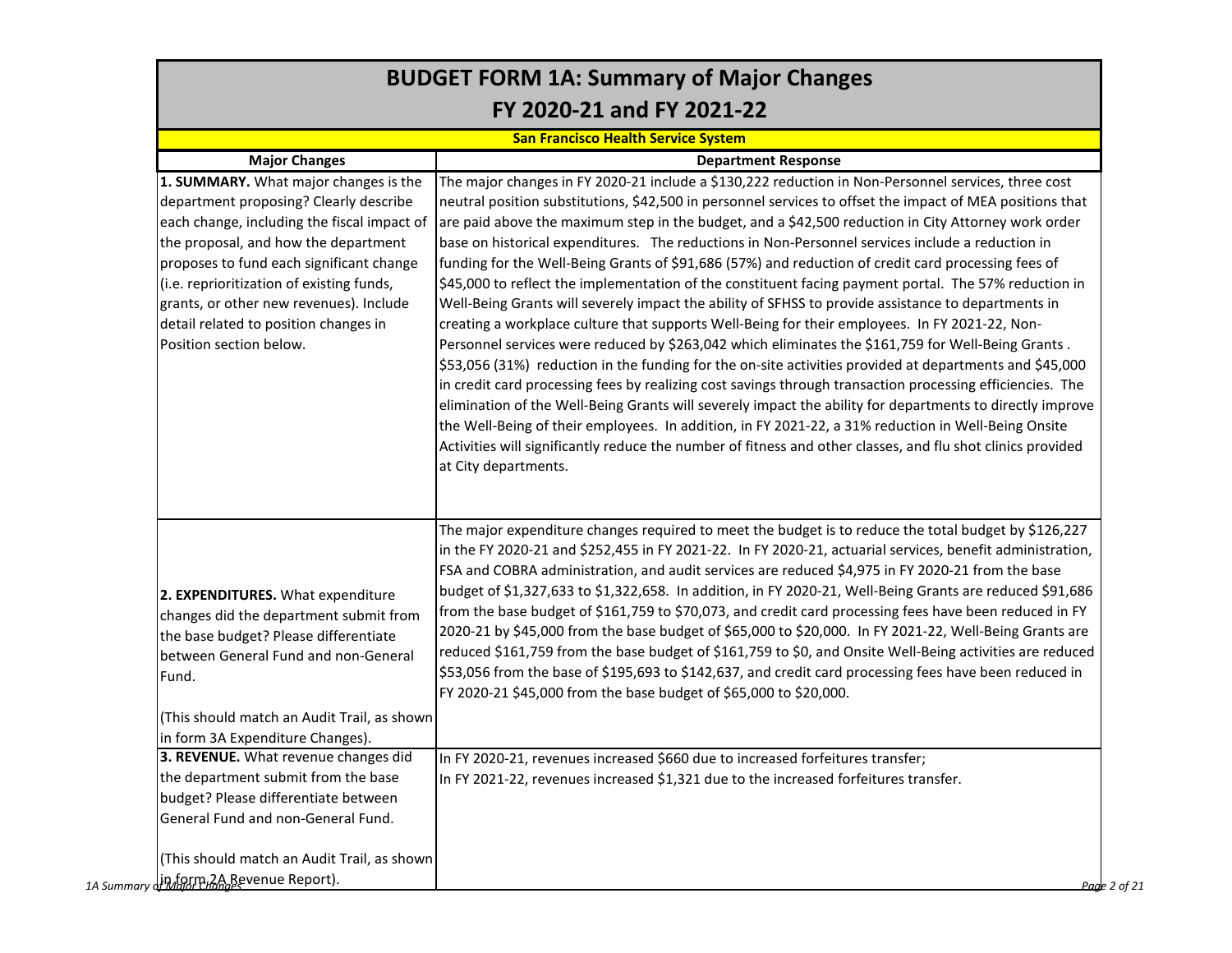# **BUDGET FORM 1A: Summary of Major Changes FY 2020-21 and FY 2021-22**

#### **San Francisco Health Service System**

| 4. TARGET. How did the department meet    | SFHSS met the target in each year primarily by reducing Non-Personnel services. In FY 2020-21,               |
|-------------------------------------------|--------------------------------------------------------------------------------------------------------------|
| its target? What are the programmatic,    | actuarial services, benefit administration, FSA and COBRA administration, and audit services are reduced     |
| operational, or staffing impacts of this  | \$4,975 in FY 2020-21 from the base budget of \$1,327,633 to \$1,322,658. In addition, in FY 2020-21,        |
| proposed reduction?                       | Well-Being Grants are reduced \$91,686 from the base budget of \$161,759 to \$70,073, and credit card        |
|                                           | processing fees have been reduced in FY 2020-21 \$45,000 from the base budget of \$65,000 to \$20,000.       |
|                                           | In FY 2021-22, Well-Being Grants are reduced \$161,759 from the base budget of \$161,759 to \$0, and         |
|                                           | Onsite Well-Being activities are reduced \$53,056 from the base of \$195,693 to \$142,637, and credit card   |
|                                           | processing fees have been reduced in FY 2020-21 \$45,000 from the base budget of \$65,000 to \$20,000.       |
|                                           | The impact of the total elimination of the Well-Being Grants means that SFHSS will not be able to            |
|                                           | provide funding to departments to promote Well-Being for the City's employees. The impact on the on-         |
|                                           | site activities includes but is not limited to reductions in fitness and other classes, and flu shot clinics |
|                                           | provided at city departments.                                                                                |
|                                           |                                                                                                              |
|                                           |                                                                                                              |
|                                           | The department included three position substitutions: 1) 0931 Manager III to 0932 Manager IV, 2) 1064        |
|                                           | IS Programmer Analyst Principal to 1054 IS Business Analyst - Principal, and 3) 1406 - Senior Clerk to       |
| 5. POSITIONS. Did the department include  | 1209 Benefits Technician. These substitutions are necessary to accommodate the increased skill levels        |
| changes to positions or special classes?  | and responsibilities required of the existing positions, encourage retention, and be on par with the         |
| What is the overall General Fund impact?  | Controller's Office staff who do similar jobs. In order to make the substitutions cost neutral, the net      |
| Highlight any changes related to major    | impact for these substitutions is an increase in the Other Fringe of \$44,480 in FY 2020-21 and an           |
| changes/initiatives as noted in the       | increase of \$46,525 in FY 2021-22. The substitution of the 1406 to the 1209 was approved in FY 2019-20      |
| Summary section.                          | and is being reflected in the budget system. The other two substitutions have been submitted to DHR          |
|                                           | and Mayor's Office for approval and are also being reflected in the budget system.                           |
| (Reminder: No increases to General Fund   |                                                                                                              |
| supported FTE should be loaded in the     |                                                                                                              |
| system. Include reference numbers for all |                                                                                                              |
| position changes).                        |                                                                                                              |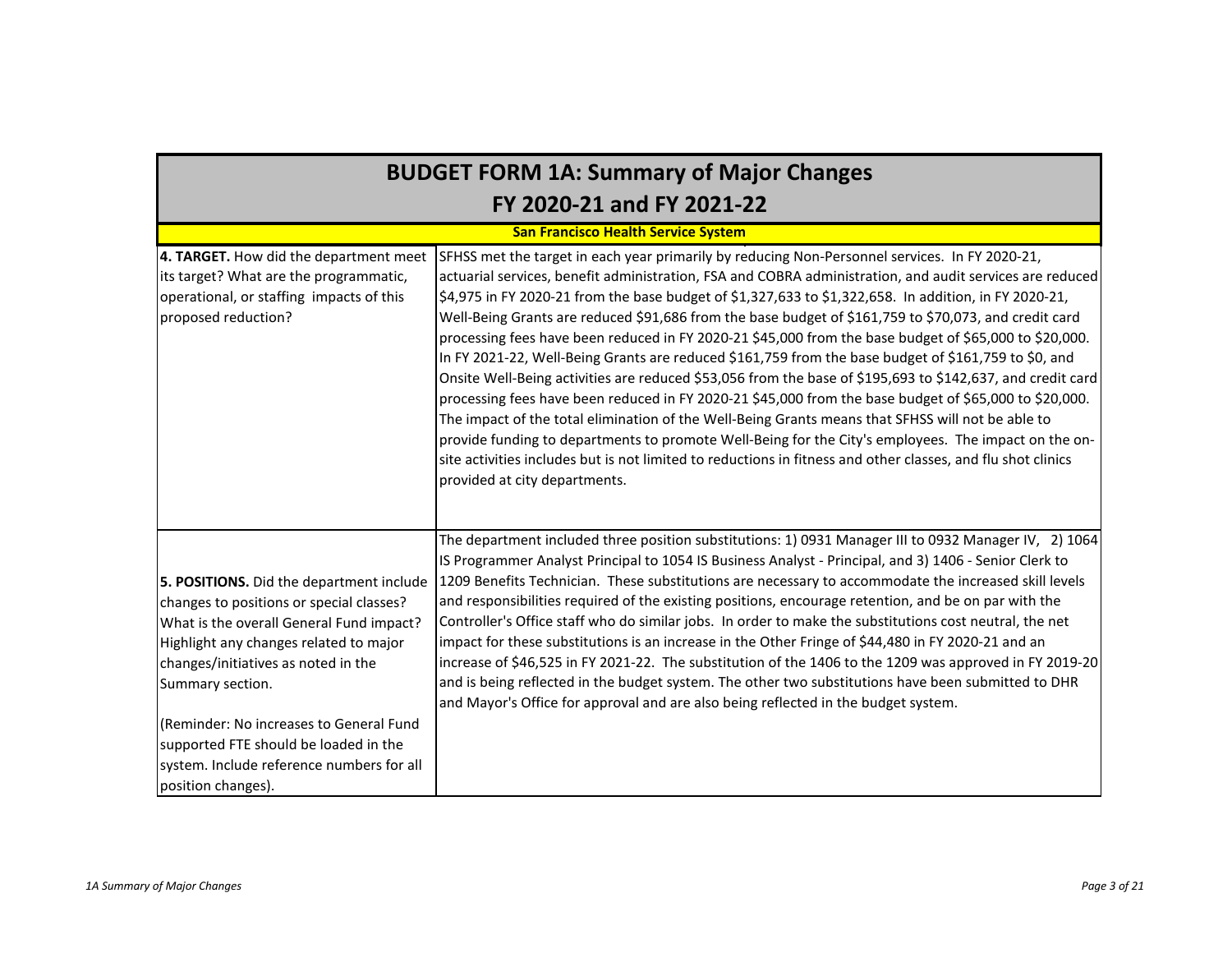| <b>BUDGET FORM 1A: Summary of Major Changes</b>                                                                                                                                                                                                                                                                                                                                          |                                                                                                                                                                                                                                       |  |  |  |  |  |  |  |  |  |  |  |
|------------------------------------------------------------------------------------------------------------------------------------------------------------------------------------------------------------------------------------------------------------------------------------------------------------------------------------------------------------------------------------------|---------------------------------------------------------------------------------------------------------------------------------------------------------------------------------------------------------------------------------------|--|--|--|--|--|--|--|--|--|--|--|
|                                                                                                                                                                                                                                                                                                                                                                                          | FY 2020-21 and FY 2021-22                                                                                                                                                                                                             |  |  |  |  |  |  |  |  |  |  |  |
|                                                                                                                                                                                                                                                                                                                                                                                          | <b>San Francisco Health Service System</b>                                                                                                                                                                                            |  |  |  |  |  |  |  |  |  |  |  |
| 6. INTERDEPARTMENTAL SERVICES (IDS).<br>Is the department proposing any<br>discretionary changes to IDS workorders<br>(excluding those that are centrally loaded<br>by the Mayor's Office)? If so, describe the<br>changes, including the change amount, the<br>corresponding requesting/performing<br>department, and whether those<br>departments are in agreement with the<br>change. | The department has reduced the City Attorney Department's work order in FY 2020-21 by \$42,500 and<br>in FY2021-22 by \$42,500. This is necessary in order to align the budget to historical expenditures and<br>was accepted by CAT. |  |  |  |  |  |  |  |  |  |  |  |
| (Reminder: A new IDS balancing report<br>(15.20.012 3.b.2) is available in CFO<br>Dashboards > Enterprise Planning in BI).<br>7. LEGISLATION. Is the department seeking<br>to submit any legislation with the budget?<br>Does the department's budget assume any<br>revenues/expenditures that require a<br>legislative change?                                                          | No legislation is required.                                                                                                                                                                                                           |  |  |  |  |  |  |  |  |  |  |  |
| If so, please submit drafts of legislation<br>along with the budget submission. Or<br>provide a summary of desired legislation<br>and an expected date of submission, if still<br>in progress.<br>8. PROP J: Identify existing Prop J Analyses No Prop J's are required.                                                                                                                 |                                                                                                                                                                                                                                       |  |  |  |  |  |  |  |  |  |  |  |
| that will continue, and if the department's<br>budget proposes any NEW contracting out<br>of work previously done by City workers.                                                                                                                                                                                                                                                       |                                                                                                                                                                                                                                       |  |  |  |  |  |  |  |  |  |  |  |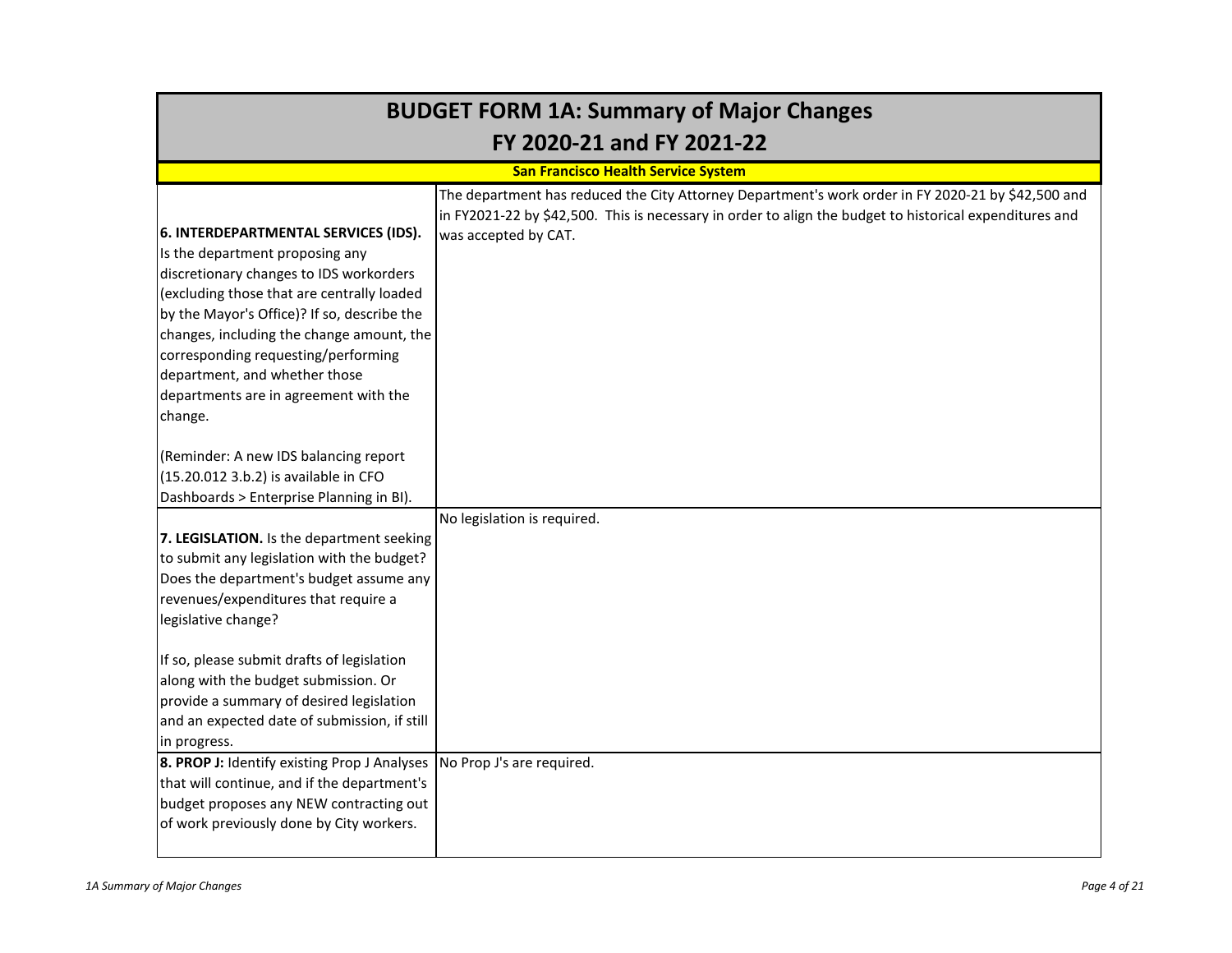| <b>BUDGET FORM 1A: Summary of Major Changes</b>                                                                                                                                                                                                                                                                              |                                                          |  |  |  |  |  |  |  |  |  |  |  |  |
|------------------------------------------------------------------------------------------------------------------------------------------------------------------------------------------------------------------------------------------------------------------------------------------------------------------------------|----------------------------------------------------------|--|--|--|--|--|--|--|--|--|--|--|--|
|                                                                                                                                                                                                                                                                                                                              | FY 2020-21 and FY 2021-22                                |  |  |  |  |  |  |  |  |  |  |  |  |
|                                                                                                                                                                                                                                                                                                                              | <b>San Francisco Health Service System</b>               |  |  |  |  |  |  |  |  |  |  |  |  |
| <b>9. TRANSFER OF FUNCTION: Is the</b><br>department requesting any Transfer of<br>Functions of positions between<br>departments? If so, please explain.                                                                                                                                                                     | There are no transfers of functions in the SFHSS budget. |  |  |  |  |  |  |  |  |  |  |  |  |
| 10. INTERIM EXCEPTIONS: Is the<br>department requesting any interim<br>exceptions (new positions that are 1.0 FTE<br>rather than 0.77)? If so, for what reason<br>are is the request being made?                                                                                                                             | SFHSS is not requesting interim exceptions.              |  |  |  |  |  |  |  |  |  |  |  |  |
| 11. FELLOWSHIP PROGRAMS: Did the<br>department apply to any citywide<br>fellowship programs, including San<br>Francisco Fellows, the Fish Fellowship, or<br>the 1249 HR Analyst Trainee Program?<br>Reminder for AIR, PRT, PUC and SFMTA,<br>please also address FY 21/22, including the<br>1249 HR Analyst Trainee program. | Not at this time.                                        |  |  |  |  |  |  |  |  |  |  |  |  |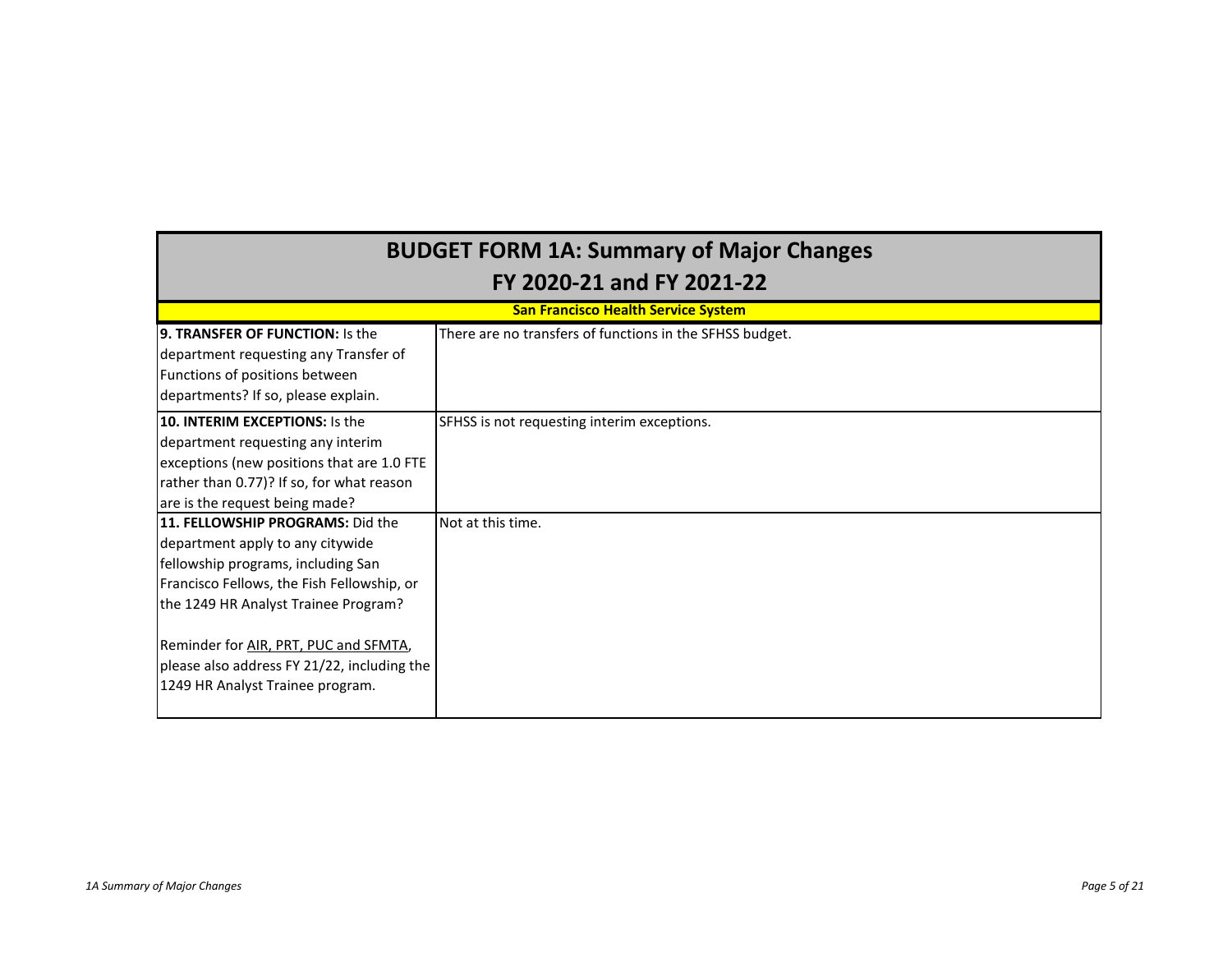## **15.10.001 Chart of Account Query 2.4.20**

#### **SAN FRANCISCO HEALTH SERVICE SYSTEM**

|                |                             |                                    |                 | <b>Values</b>   |                 |                 |             |                 |
|----------------|-----------------------------|------------------------------------|-----------------|-----------------|-----------------|-----------------|-------------|-----------------|
|                |                             |                                    |                 |                 |                 | Sum of BY+1     | Sum of BY+1 |                 |
| <b>Fund ID</b> | <b>Account ID</b>           | <b>Account Title</b>               | Sum of Base Amt | Sum of Dept Amt | <b>VARIANCE</b> | <b>Base Amt</b> | Dept Amt    | <b>VARIANCE</b> |
| 10000          | 469999                      | <b>Other Operating Revenue</b>     | 9,131           | 9,131           |                 | 9,131           | 9,131       |                 |
|                | 479999                      | <b>Other Non-Operating Revenue</b> | 624,637         | 625,297         | 660             | 624,637         | 625,958     | 1,321           |
|                | 486020                      | Exp Rec Fr Airport (AAO)           | 478,663         | 489,942         | 11,279          | 478,663         | 494,722     | 16,059          |
|                | 486110                      | Exp Rec Fr Bldg Inspection AAO     | 80,836          | 82,740          | 1,904           | 80,836          | 83,548      | 2,712           |
|                | 486200                      | Exp Rec Fr Children & Fam AAO      | 4,492           | 4,596           | 104             | 4,492           | 4.642       | 150             |
|                | 486230                      | Exp Rec Fr City Planning (AAO)     | 48,228          | 49,365          | 1,137           | 48,228          | 49,846      | 1,618           |
|                | 486250                      | Exp Rec Fr City Attorney (AAO)     | 96,460          | 98,733          | 2,273           | 96,460          | 99,696      | 3,236           |
|                | 486320                      | Exp Rec Fr Environment (AAO)       | 33,964          | 34,764          | 800             | 33,964          | 35,103      | 1,139           |
|                | 486350                      | Exp Rec Fr Gen City Resp AAO       | 3,606,493       | 3,691,479       | 84,986          | 3,606,493       | 3,727,488   | 120,995         |
|                | 486380                      | Exp Rec Fr Sf Gen Hospital AAO     | 913,978         | 935,517         | 21,539          | 913,978         | 944,641     | 30,663          |
|                | 486390                      | Exp Rec Fr Laguna Honda AAO        | 404,174         | 413,697         | 9,523           | 404,174         | 417,734     | 13,560          |
|                | 486490                      | Exp Rec Fr Permit Appeals AAO      | 2,378           | 2,433           | 55              | 2,378           | 2,458       | 80              |
|                | 486530                      | Exp Rec Fr Port Commission AAO     | 70,201          | 71,850          | 1,649           | 70,201          | 72,550      | 2,349           |
|                | 486550                      | Exp Rec Fr Public TransprtnAAO     | 1,537,603       | 1,573,836       | 36,233          | 1,537,603       | 1,589,188   | 51,585          |
|                | 486560                      | Exp Rec Fr Public Works (AAO)      | 351,530         | 359,814         | 8,284           | 351,530         | 363,323     | 11,793          |
|                | 486570                      | Exp Rec Fr Rent ArbtrtonBd AAO     | 10,190          | 10,431          | 241             | 10,190          | 10,532      | 342             |
|                | 486630                      | Exp Rec Fr Rec & Park (AAO)        | 256,090         | 262,125         | 6,035           | 256,090         | 264,682     | 8,592           |
|                | 486640                      | Exp Rec Fr Retirement Sys AAO      | 31,586          | 32,331          | 745             | 31,586          | 32,645      | 1,059           |
|                | 486690                      | Exp Rec Fr Human Services AAO      | 582,827         | 596,562         | 13,735          | 582,827         | 602,380     | 19,553          |
|                | 486710                      | Exp Rec From Isd (AAO)             | 65,212          | 66,747          | 1,535           | 65,212          | 67,399      | 2,187           |
|                | 486740                      | Exp Rec Fr PUC (AAO)               | 213,594         | 218,628         | 5,034           | 213,594         | 220,760     | 7,166           |
|                | 486750                      | Exp Rec Fr Hetch Hetchy (AAO)      | 91,587          | 93,744          | 2,157           | 91,587          | 94,660      | 3,073           |
|                | 486760                      | Exp Rec Fr Water Dept (AAO)        | 211,587         | 216,573         | 4,986           | 211,587         | 218,686     | 7,099           |
|                | 486780                      | Exp Rec Fr War Memorial (AAO)      | 19,699          | 20,163          | 464             | 19,699          | 20,360      | 661             |
|                | 486800                      | Exp Rec Fr Cleanwater (AAO)        | 155,433         | 159,096         | 3,663           | 155,433         | 160,648     | 5,215           |
|                | 486990                      | Exp Rec-General Unallocated        | 466,895         | 426,768         | (40, 127)       | 466,895         | 430,931     | (35, 964)       |
|                | 487990                      | Exp Rec-Unallocated Non-AAO Fd     | 2,228,899       | 2,015,319       | (213,580)       | 2,055,058       | 2,034,976   | (20,082)        |
|                | <b>Grand Total Revenues</b> |                                    | 12,596,367      | 12,561,681      | (34, 686)       | 12,422,526      | 12,678,687  | 256,161         |

|                |                                 |                                    | <b>Values</b> |                                 |                          |                |                                  |                          |
|----------------|---------------------------------|------------------------------------|---------------|---------------------------------|--------------------------|----------------|----------------------------------|--------------------------|
| <b>Fund ID</b> | <b>Account ID</b>               | <b>Account Title</b>               |               | Sum of Base Amt Sum of Dept Amt | <b>VARIANCE</b>          |                | Sum of BY+1 Bas Sum of BY+1 Dept | <b>VARIANCE</b>          |
| 10000          | 501010                          | Perm Salaries-Misc-Regular         | 5,620,345     | 5,688,177                       | 67,832                   | 5,818,009      | 5,888,227                        | 70,218                   |
|                | 505010                          | <b>Temp Misc Regular Salaries</b>  | 11,323        | 11,323                          |                          | 11,323         | 11,323                           |                          |
|                | 513010                          | <b>Retire City Misc</b>            | 1,275,336     | 1,290,665                       | 15,329                   | 1,235,978      | 1,250,829                        | 14,851                   |
|                | 514010                          | Social Security (Oasdi & Hi)       | 329,334       | 331,805                         | 2,471                    | 340,977        | 343,536                          | 2,559                    |
|                | 514020                          | Social Sec-Medicare(HI Only)       | 81,661        | 82,645                          | 984                      | 84,524         | 85,542                           | 1,018                    |
|                | 515010                          | <b>Health Service-City Match</b>   | 213,037       | 213,037                         | $\overline{a}$           | 225,416        | 225,416                          | $\omega$                 |
|                | 515020                          | Retiree Health-Match-Prop B        | 41,681        | 41,681                          | ÷,                       | 46,995         | 46,995                           | $\omega$                 |
|                | 515030                          | RetireeHlthCare-CityMatchPropC     | 22,954        | 22,954                          | $\sim$                   | 20,466         | 20,466                           | $\blacksquare$           |
|                | 515610                          | Health Service-Retiree Subsidy     | 353,911       | 353,911                         |                          | 376,208        | 376,208                          | $\blacksquare$           |
|                | 515710                          | Dependent Coverage                 | 494,553       | 494,553                         | $\omega$                 | 523,237        | 523,237                          | $\omega$                 |
|                | 516010                          | <b>Dental Coverage</b>             | 61,104        | 61,104                          | $\omega$                 | 62,337         | 62,337                           | $\omega$                 |
|                | 517010                          | Unemployment Insurance             | 15,205        | 15,387                          | 182                      | 15,742         | 15,932                           | 190                      |
|                | 519110                          | <b>Flexible Benefit Package</b>    | 32,277        | 32,277                          | L.                       | 34,151         | 34,151                           | $\omega$                 |
|                | 519120                          | Long Term Disability Insurance     | 16,689        | 16,871                          | 182                      | 17,279         | 17,468                           | 189                      |
|                | 519990                          | <b>Other Fringe Benefits</b>       | (29, 043)     | (73, 523)                       | (44, 480)                | (29, 043)      | (75, 568)                        | (46, 525)                |
|                | 522000                          | <b>Training - Budget</b>           | 23,266        | 33,582                          | 10,316                   | 23,266         | 25,822                           | 2,556                    |
|                | 524010                          | Membership Fees                    | 6,202         | 3,370                           | (2,832)                  | 6,202          | 3,370                            | (2,832)                  |
|                | 526610                          | Interpreters                       |               | 50                              | 50                       | $\overline{a}$ | 50                               | 50                       |
|                | 527000                          | Prof & Specialized Svcs-Bdgt       | 1,685,085     | 1,598,134                       | (86, 951)                | 1,685,085      | 1,473,074                        | (212, 011)               |
|                | 529990                          | <b>Other Equip Maint</b>           | 1,550         | 1,550                           | ä,                       | 1,550          | 1,550                            |                          |
|                | 530310                          | <b>Misc Facilities Rental</b>      | 4,363         | 4,000                           | (363)                    | 4,363          | 4,000                            | (363)                    |
|                | 535510                          | Copy Machine                       | 32,206        | 31,861                          | (345)                    | 32,206         | 31,861                           | (345)                    |
|                | 535520                          | Printing                           | 2,300         | 2,300                           |                          | 2,300          | 2,300                            | $\omega$                 |
|                | 535710                          | Subscriptions                      |               |                                 | $\bar{a}$                |                |                                  | ÷.                       |
|                | 535950                          | <b>Credit Card Processing Fees</b> | 65,000        | 20,000                          | (45,000)                 | 65,000         | 20,000                           | (45,000)                 |
|                | 535960                          | <b>Software Licensing Fees</b>     | 19,355        | 14,035                          | (5, 320)                 | 19,355         | 14,035                           | (5, 320)                 |
|                | 535990                          | <b>Other Current Expenses</b>      | 1,777         | 2,000                           | 223                      | 1,777          | 2,000                            | 223                      |
|                | 540000                          | Materials & Supplies-Budget        | 45,130        | 49,125                          | 3,995                    | 45,130         | 55,717                           | 10,587                   |
|                | 552210                          | <b>Fees Licenses Permits</b>       |               |                                 |                          |                |                                  |                          |
|                | 581140                          | DT Technology Projects             | 18,598        | 18,598                          | ÷,                       | 18,598         | 18,598                           | $\blacksquare$           |
|                | 581170                          | GF-Risk Management Svcs (AAO)      | 3,014         | 3,014                           |                          | 3,014          | 3,014                            |                          |
|                | 581210                          | DT Technology Infrastructure       | 145,279       | 145,279                         | $\overline{\phantom{a}}$ | 145,279        | 145,279                          | $\omega$                 |
|                | 581245                          | GF-CON-Information System Ops      | 52,665        | 52,665                          | $\sim$                   | 52,665         | 52,665                           | $\sim$                   |
|                | 581270                          | GF-City Attorney-Legal Service     | 167,500       | 125,000                         | (42,500)                 | 167,500        | 125,000                          | (42,500)                 |
|                | 581280                          | DT SFGov TV Services               | 17,753        | 17,753                          |                          | 17,753         | 17,753                           |                          |
|                | 581325                          | DT Enterprise Tech Contracts       | 11,232        | 11,232                          |                          | 11,232         | 11,232                           |                          |
|                | 581360                          | DT Telecommunications Services     | 30,157        | 30,157                          | $\overline{\phantom{a}}$ | 30,157         | 30,157                           | $\blacksquare$           |
|                | 581450                          | <b>GF-HR-Mgmt Training</b>         | 2,500         | 2,500                           | $\sim$                   | 2,500          | 2,500                            | ÷.                       |
|                | 581460                          | GF-HR-Workers' Comp Claims         | 71,039        | 71,039                          | $\sim$                   | 71,039         | 71,039                           | $\omega$                 |
|                | 581470                          | GF-HR-Client Svc-Recrut-Assess     | 284,516       | 284,516                         | L.                       | 284,516        | 284,516                          | $\omega$                 |
|                | 581650                          | Leases Paid To Real Estate         | 1,352,587     | 1,352,587                       | L.                       | 1,352,587      | 1,352,587                        | $\omega$                 |
|                | 581790                          | GF-Purch-Mail Services             |               |                                 | $\overline{\phantom{a}}$ |                |                                  | $\overline{\phantom{a}}$ |
|                | 581820                          | Is-Purch-Reproduction              | 25,423        | 25,423                          |                          | 25,423         | 25,423                           | ä,                       |
|                | 581880                          | GF-Rec & Park-Gardener             | 79,044        | 79,044                          | $\overline{\phantom{a}}$ | 79,044         | 79,044                           | ÷.                       |
|                | <b>Grand Total Expenditures</b> |                                    | 12,687,908    | 12,561,681                      | (126, 227)               | 12,931,140     | 12,678,685                       | (252, 455)               |

|                        | FY 2020-21 | FY 2021-22 |
|------------------------|------------|------------|
| Summary                |            |            |
| Revenues less expenses |            |            |
| Base                   | (91, 541)  | (508, 614) |
| Department             | (34, 686)  | 256,161    |
| Total                  | (126, 227) | (252, 453) |
|                        |            |            |
| <b>Target</b>          | (126, 227) | (252, 455) |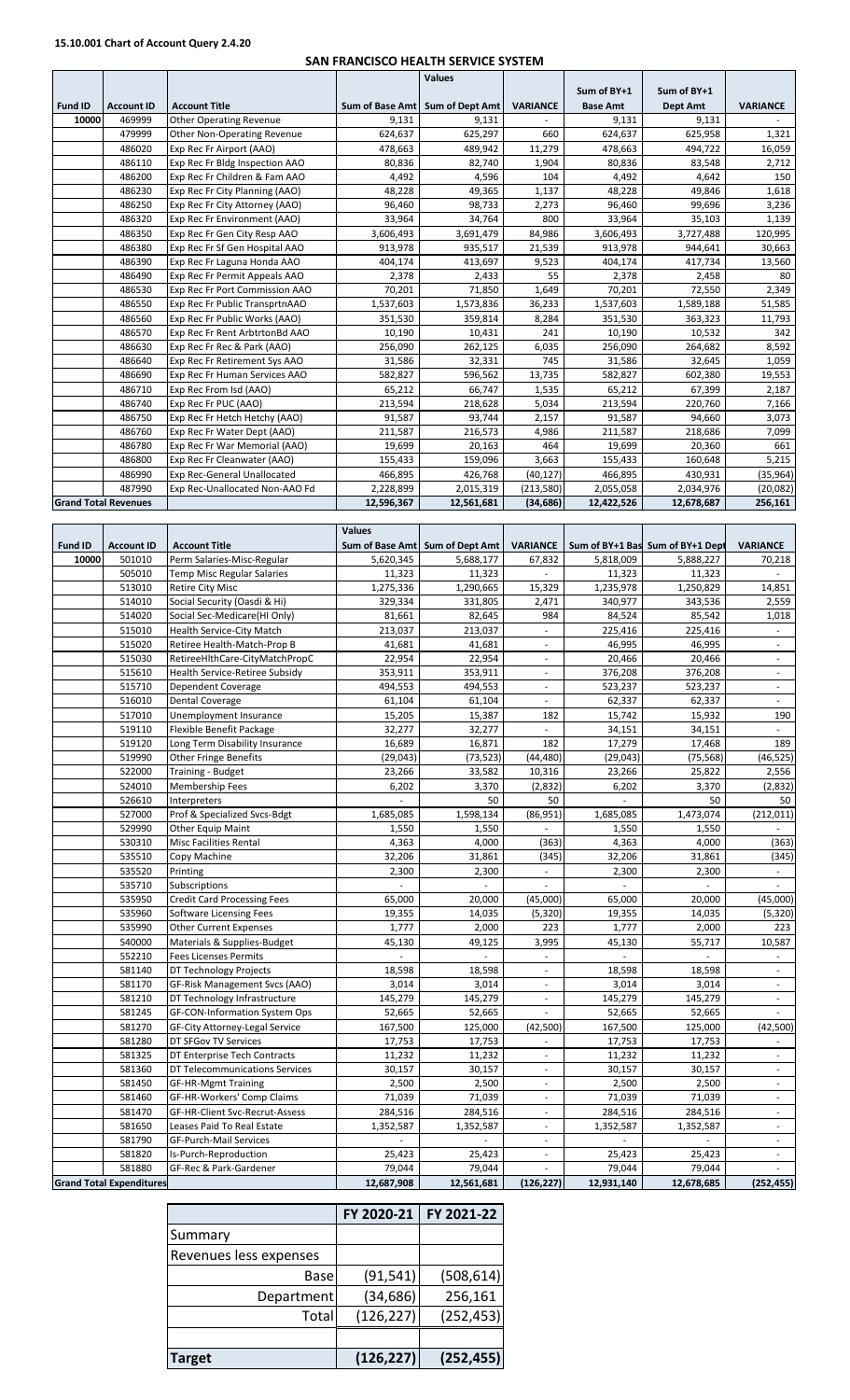Department Total Budget Historical Comparison (Mayor's Proposed) Budget Year 2020-2021 and 2021-2022

# **SAN FRANCISCO HEALTH SERVICE SYSTEM**

| <b>Authorized Positions</b>          | 2019-2020<br>Original<br><b>Budget</b> | 2020-2021<br><b>Proposed</b><br><b>Budget</b> | <b>Change From</b><br>2019-2020 | 2021-2022<br><b>Proposed</b><br><b>Budget</b> | <b>Change From</b><br>2020-2021 |
|--------------------------------------|----------------------------------------|-----------------------------------------------|---------------------------------|-----------------------------------------------|---------------------------------|
| <b>Total Authorized</b>              | 56.38                                  | 57.44                                         | 1.06                            | 57.44                                         |                                 |
| Non-Operating Positions (cap/other)  | (6.69)                                 | (7.61)                                        | (0.92)                          | (7.61)                                        |                                 |
| <b>Net Operating Positions</b>       | 49.69                                  | 49.83                                         | 0.14                            | 49.83                                         | 0.00                            |
| <b>Sources</b>                       |                                        |                                               |                                 |                                               |                                 |
| <b>Charges for Services</b>          | 9,131                                  | 9,131                                         |                                 | 9,131                                         |                                 |
| <b>Other Revenues</b>                | 624,637                                | 625,297                                       | 660                             | 625,958                                       | 661                             |
| <b>Expenditure Recovery</b>          | 11,454,136                             | 11,927,253                                    | 473,117                         | 12,043,598                                    | 116,345                         |
| <b>General Fund Support</b>          |                                        | $\mathbf 0$                                   |                                 | (2)                                           | (2)                             |
| <b>Sources Total</b>                 | 12,087,904                             | 12,561,681                                    | 473,777                         | 12,678,685                                    | 117,004                         |
| <b>Uses - Operating Expenditures</b> |                                        |                                               |                                 |                                               |                                 |
| <b>Salaries</b>                      | 5,432,981                              | 5,699,500                                     | 266,519                         | 5,899,550                                     | 200,050                         |
| <b>Mandatory Fringe Benefits</b>     | 2,662,009                              | 2,883,367                                     | 221,358                         | 2,926,549                                     | 43,182                          |
| <b>Non-Personnel Services</b>        | 1,804,258                              | 1,710,882                                     | (93, 376)                       | 1,578,062                                     | (132, 820)                      |
| Materials & Supplies                 | 45,130                                 | 49,125                                        | 3,995                           | 55,717                                        | 6,592                           |
| Services Of Other Depts              | 2,143,526                              | 2,218,807                                     | 75,281                          | 2,218,807                                     |                                 |
| <b>Uses Total</b>                    | 12,087,904                             | 12,561,681                                    | 473,777                         | 12,678,685                                    | 117,004                         |
| Uses - Division Description          |                                        |                                               |                                 |                                               |                                 |
| <b>HSS Health Service System</b>     | 12,087,904                             | 12,561,681                                    | 473,777                         | 12,678,685                                    | 117,004                         |
| <b>Uses by Division Total</b>        | 12,087,904                             | 12,561,681                                    | 473,777                         | 12,678,685                                    | 117,004                         |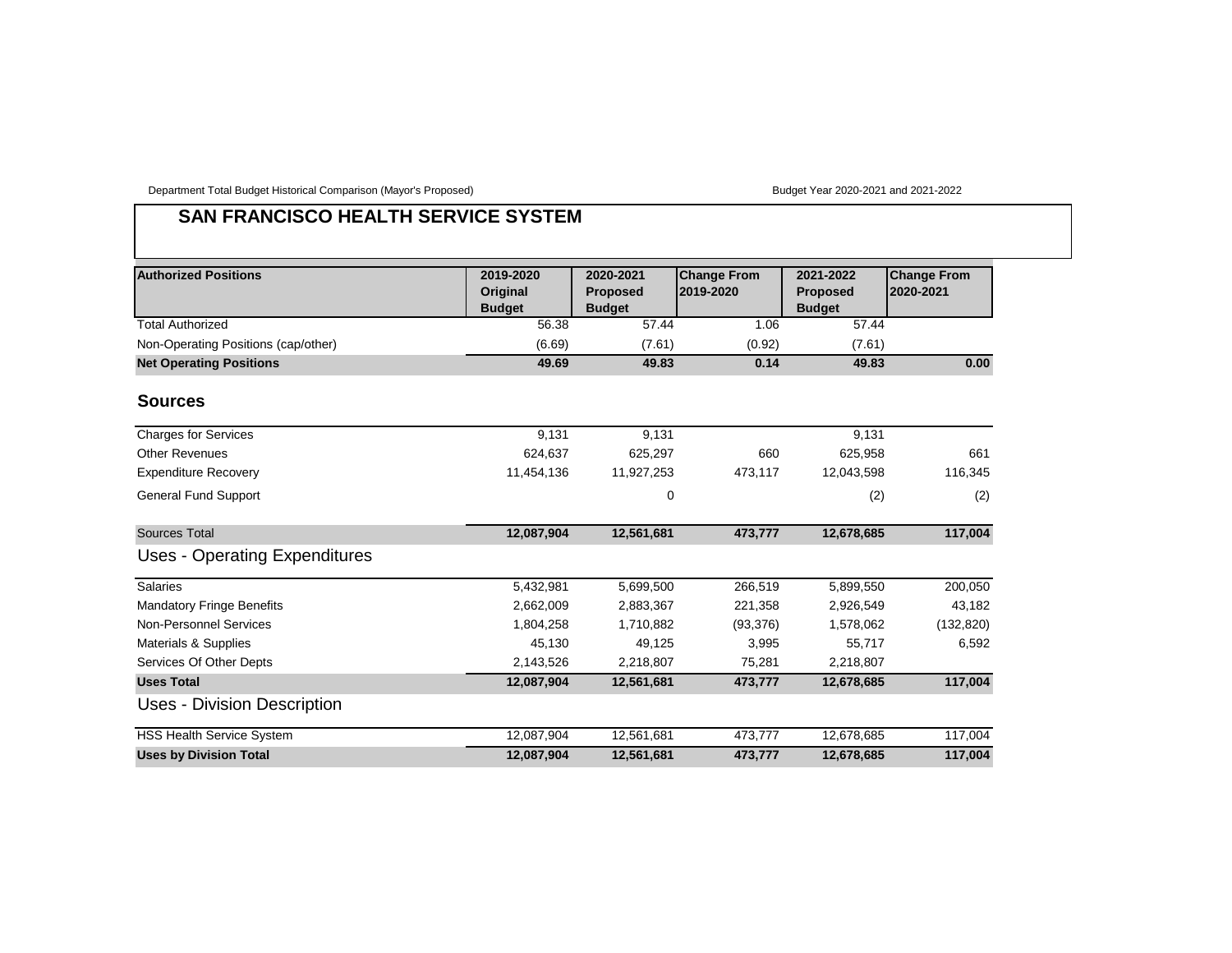| Budget System Report 15.30.005 filtered on Regular Revenues<br><b>FORMULA</b><br>GFS Type Dep Dept ID Dept ID Description Fund ID Fund Title |  |                   |                           |                    |  |                            |                 |                       |                     |                 |                |                   |    | <b>FILL IN</b>                      |                   |            |                  |                          |        |                                    |         |     |                 |          |                 |               |                                     |
|----------------------------------------------------------------------------------------------------------------------------------------------|--|-------------------|---------------------------|--------------------|--|----------------------------|-----------------|-----------------------|---------------------|-----------------|----------------|-------------------|----|-------------------------------------|-------------------|------------|------------------|--------------------------|--------|------------------------------------|---------|-----|-----------------|----------|-----------------|---------------|-------------------------------------|
|                                                                                                                                              |  |                   |                           |                    |  | Project ID Project Title   | <b>Activity</b> | <b>Activity Title</b> | Authority Authority |                 | <b>Account</b> |                   |    | Account Lvl 5 Account Account Title | <b>TRIO Title</b> | <b>AAO</b> | <b>AAO Title</b> | Change                   | Change | Start Dept End Dept Var Dept Start |         |     |                 | End BY+1 | Var BY+1        | <b>Change</b> | <b>Revenue Description &amp;</b>    |
|                                                                                                                                              |  |                   |                           |                    |  |                            | lıd             |                       |                     | Title           | Lvl 5          | Name              | ID |                                     |                   | Category   |                  | Type Title Type Code Amt |        |                                    | Amt     | Amt | $BY+1$          | Dept Amt | <b>Dept Amt</b> | submitted?    | <b>Explanation of Change</b>        |
|                                                                                                                                              |  |                   |                           |                    |  |                            |                 |                       |                     |                 |                |                   |    |                                     |                   |            |                  |                          |        |                                    |         |     | <b>Dept Amt</b> |          |                 |               |                                     |
|                                                                                                                                              |  |                   |                           |                    |  |                            |                 |                       |                     |                 |                |                   |    |                                     |                   |            |                  |                          |        |                                    |         |     |                 |          |                 |               | YES Increase to balance the budget. |
|                                                                                                                                              |  |                   |                           |                    |  |                            |                 |                       |                     |                 |                |                   |    |                                     |                   |            |                  |                          |        |                                    |         |     |                 |          |                 |               |                                     |
|                                                                                                                                              |  |                   | <b>HSS Health Service</b> | <b>GF Annual</b>   |  |                            |                 | <b>HSS</b>            |                     |                 |                |                   |    | Other Non-Operating                 |                   |            | Regular          |                          |        |                                    |         |     |                 |          |                 |               |                                     |
| GFS                                                                                                                                          |  | HSS 291644 System |                           | 10000 Account Ctrl |  | 10001707 HT Administration |                 | 1 Administration      |                     | 10000 Operating |                | 479999 4750OthRev |    | 479999 Revenue                      | Unspecified D01   |            | Revenues         | On-Going                 |        | 624,637                            | 625,297 |     | 660 624,637     | 625,958  | 1,321           |               |                                     |
|                                                                                                                                              |  |                   |                           |                    |  |                            |                 |                       |                     |                 |                |                   |    |                                     |                   |            |                  |                          |        |                                    |         |     |                 |          |                 |               |                                     |
|                                                                                                                                              |  |                   |                           |                    |  |                            |                 |                       |                     |                 |                |                   |    |                                     |                   |            |                  |                          |        |                                    |         |     |                 |          |                 |               |                                     |
|                                                                                                                                              |  |                   |                           |                    |  |                            |                 |                       |                     |                 |                |                   |    |                                     |                   |            |                  |                          |        |                                    |         |     |                 |          |                 |               |                                     |
|                                                                                                                                              |  |                   |                           |                    |  |                            |                 |                       |                     |                 |                |                   |    |                                     |                   |            |                  |                          |        |                                    |         |     |                 |          |                 |               |                                     |
|                                                                                                                                              |  |                   |                           |                    |  |                            |                 |                       |                     |                 |                |                   |    |                                     |                   |            |                  |                          |        |                                    |         |     |                 |          |                 |               |                                     |
|                                                                                                                                              |  |                   |                           |                    |  |                            |                 |                       |                     |                 |                |                   |    |                                     |                   |            |                  |                          |        |                                    |         |     |                 |          |                 |               |                                     |
|                                                                                                                                              |  |                   |                           |                    |  |                            |                 |                       |                     |                 |                |                   |    |                                     |                   |            |                  |                          |        |                                    |         |     |                 |          |                 |               |                                     |
|                                                                                                                                              |  |                   |                           |                    |  |                            |                 |                       |                     |                 |                |                   |    |                                     |                   |            |                  |                          |        |                                    |         |     |                 |          |                 |               |                                     |
|                                                                                                                                              |  |                   |                           |                    |  |                            |                 |                       |                     |                 |                |                   |    |                                     |                   |            |                  |                          |        |                                    |         |     |                 |          |                 |               |                                     |
|                                                                                                                                              |  |                   |                           |                    |  |                            |                 |                       |                     |                 |                |                   |    |                                     |                   |            |                  |                          |        |                                    |         |     |                 |          |                 |               |                                     |
|                                                                                                                                              |  |                   |                           |                    |  |                            |                 |                       |                     |                 |                |                   |    |                                     |                   |            |                  |                          |        |                                    |         |     |                 |          |                 |               |                                     |
|                                                                                                                                              |  |                   |                           |                    |  |                            |                 |                       |                     |                 |                |                   |    |                                     |                   |            |                  |                          |        |                                    |         |     |                 |          |                 |               |                                     |
|                                                                                                                                              |  |                   |                           |                    |  |                            |                 |                       |                     |                 |                |                   |    |                                     |                   |            |                  |                          |        |                                    |         |     |                 |          |                 |               |                                     |
|                                                                                                                                              |  |                   |                           |                    |  |                            |                 |                       |                     |                 |                |                   |    |                                     |                   |            |                  |                          |        |                                    |         |     |                 |          |                 |               |                                     |
|                                                                                                                                              |  |                   |                           |                    |  |                            |                 |                       |                     |                 |                |                   |    |                                     |                   |            |                  |                          |        |                                    |         |     |                 |          |                 |               |                                     |
|                                                                                                                                              |  |                   |                           |                    |  |                            |                 |                       |                     |                 |                |                   |    |                                     |                   |            |                  |                          |        |                                    |         |     |                 |          |                 |               |                                     |
|                                                                                                                                              |  |                   |                           |                    |  |                            |                 |                       |                     |                 |                |                   |    |                                     |                   |            |                  |                          |        |                                    |         |     |                 |          |                 |               |                                     |
|                                                                                                                                              |  |                   |                           |                    |  |                            |                 |                       |                     |                 |                |                   |    |                                     |                   |            |                  |                          |        |                                    |         |     |                 |          |                 |               |                                     |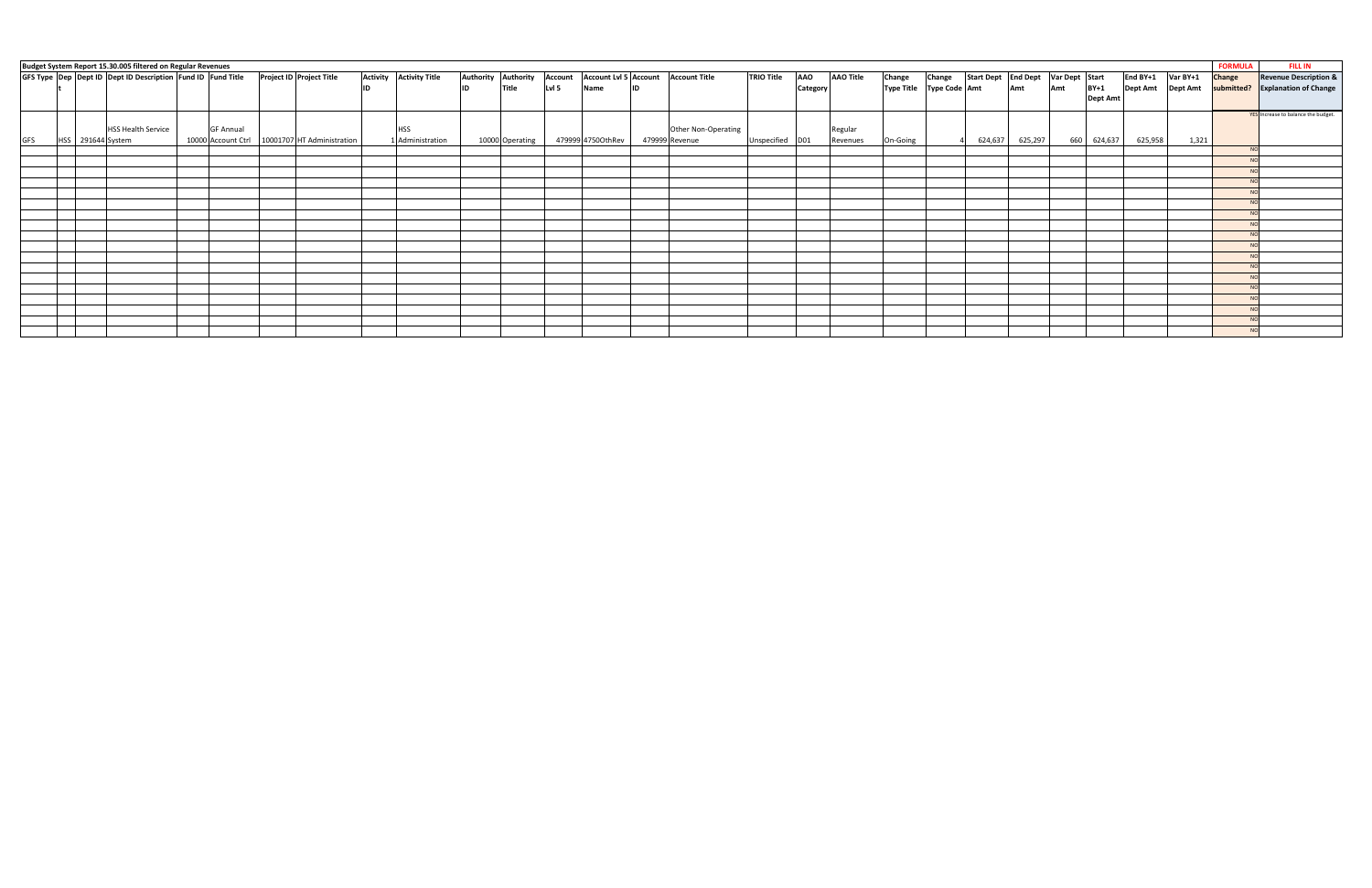#### **BUDGET FORM 3A: Expenditure Changes**

DEPARTMENT: SAN FRANCISCO HEALTH SERVICE SYSTEM Please identify proposed expenditure changes from the FY 2020-21 and FY 2021-22 Base Budget at the account level.

**Note**: To submit this information, run the **15.30.005 Snapshot Comparison (Audit Trail)** report from the budget system.

**Select the following criteria before running the report:**  Budget Year: **2021**

Before Snapshot: **Start of Dept**

After Snapshot: **Current**

GFS Type: Do not select a value.

**Filter report on "AAO Title" field to only display "Gross Expenditures".** 

For any proposed changes, provide an explanation in the **"Explanation of Change"** for each Budget Year column.

Please contact your Mayor's Office or Controller's Office Analyst if you need assistance running this report. All submissions must be formatted appropriately so that printed copies are easily readable for the public.

**Total BY Expenditure Variance: Budget System Report 15.30.005 filtered on Gross Expenditures<br>
<b>GFS Type Dept Dept ID Dept ID Project ID** Project Title **GFS Type Dept Dept ID Dept ID Description Fund ID Fund Title Project ID Project Title Activity ID Activity Title Title Account Lvl 5 Account Lvl 5 Account ID Account Title Change Name Type Title Change Type Start Dept Code Amt End Dept Amt | Var Dept** GFS HSS 291644 HSS Health Service 10000 GF Annual Account System Ctrl 10001707 HT Administration 1 HSS Administration 10000 Operating 501010 5010Salary 501010 Perm Salaries-Misc-Regular GFS HSS 291644 HSS Health Service 10000 GF Annual Account stem Ctrl 10001707 HT Administration 1 HSS Administration 10000 Operating 513010 5130Fringe 513010 Retire City Misc On-Going 4 1,092,405 1,07,734 15,329 1,073,486 1,058,635 1,073,486 14,851 WES Step Adjustments for MEA employees GFS | HSS | 291644 | HSS Health Service | 10000 | GF Annual Account System Ctrl 10001707 HT Administration 1 HSS Administration 10000 Operating 514010 5130Fringe 514010 Social Security (Oasdi & Hi) GFS |HSS | 291644 |HSS Health Service | 10000 |GF Annual Account | 10001707 |HT Administration | 1 |HSS Administration | 10000 |Operating | 514020 |5130Fringe | 514020 |Social Secvsten Ctrl Medicare(HI Only) GFS HSS 291644 HSS Health Service System 10000 GF Annual Account Ctrl 10001707 HT Administration 1 HSS Administration 10000 Operating 517010 5130Fringe 517010 Unemployment Insurance GFS HSS 291644 HSS Health Service 10000 GF Annual Account <sub>/Stem</sub> Ctrl 10001707 HT Administration 1 HSS Administration 10000 Operating 519120 5130Fringe 519120 Long Term Disability nsurance GFS HSS 291644 HSS Health Service 10000 GF Annual Account vstem Ctrl 10001707 HT Administration 1 HSS Administration 10000 Operating 519990 5130Fringe 519990 Other Fringe Benefits GFS HSS 291644 HSS Health Service 10000 GF Annual Account vstem Ctrl 10001707 HT Administration 1 HSS Administration 10000 Operating 522000 5210NPSvcs 522000 Training Budget On-Going 4 15,940 20,522 4,582 15,940 20,572 4,632 4,632 15,940 4632 4,632 15,940 4583 4,632 15,940 4,582 4,632 15,94 GFS HSS 291644 HSS Health Service 10000 GF Annual Account .<br>ysten Ctrl 10001707 HT Administration 1 HSS Administration 10000 Operating 524010 S210NPSvcs 524010 Membership Fees On-Going 4 5,200 1,635 (3,565) 5,200 1,635 (3,565) 8,565) THT Administration V<sup>ES</sup> Decrease to align budget to actual GFS |HSS | 291644 |HSS Health Service| 10000 |GF Annual Account | 10001707 |HT Administration | 1 |HSS Administration | 10000 |Operating | 527000 |5210NPSvcs | 527000 |Prof & Specialized System Ctrl Svcs-Bdgt GFS HSS | 291644 |HSS Health Service| 10000 |GF Annual Account | 10001707 |HT Administration | 1 |HSS Administration | 10000 |Operating | 530310 |5210NPSvcs | 530310 |Misc Facilities System Ctrl Rental GFS HSS 291644 HSS Health Service 10000 GF Annual Account System Ctrl 10001707 HT Administration 1 HSS Administration 10000 Operating 535510 S210NPSvcs 535510 Copy Machine On-Going 4 23,087 22,861 23,087 22,861 (226) XES Decrease due to align budget to actual GFS HSS 291644 HSS Health Service System 10000 GF Annual Account Ctrl 10001707 HT Administration 1 HSS Administration 10000 Operating 535950 5210NPSvcs 535950 Credit Card ocessing Fees

|            |                               | <b>Total BY Expenditure Variance:</b> |                           |           | (126,227) Total BY+1 Expenditure Variance: |           | (252, 455)    |                          |                                                                                                                                                                                                                                                                                                                                                                                                                                                                                                                                                                                                                                                                                           |  |  |  |
|------------|-------------------------------|---------------------------------------|---------------------------|-----------|--------------------------------------------|-----------|---------------|--------------------------|-------------------------------------------------------------------------------------------------------------------------------------------------------------------------------------------------------------------------------------------------------------------------------------------------------------------------------------------------------------------------------------------------------------------------------------------------------------------------------------------------------------------------------------------------------------------------------------------------------------------------------------------------------------------------------------------|--|--|--|
| Change     | <b>Change Type Start Dept</b> |                                       | End Dept Amt Var Dept Amt |           | Start BY+1 Dept End BY+1 Dept              |           | Var BY+1 Dept | <b>FORMULA</b><br>Change | <b>FILL IN</b><br><b>Explanation of Change</b>                                                                                                                                                                                                                                                                                                                                                                                                                                                                                                                                                                                                                                            |  |  |  |
| Type Title | Code                          | Amt                                   |                           |           | Amt                                        | Amt       | Amt           | submittted?              |                                                                                                                                                                                                                                                                                                                                                                                                                                                                                                                                                                                                                                                                                           |  |  |  |
| On-Going   | $\overline{4}$                | 4,818,034                             | 4,885,866                 | 67,832    | 4,987,484                                  | 5,057,702 | 70,218        |                          | YES Step Adjustments for MEA employees<br>above the top of range A.                                                                                                                                                                                                                                                                                                                                                                                                                                                                                                                                                                                                                       |  |  |  |
| On-Going   | $\overline{4}$                | 1,092,405                             | 1,107,734                 | 15,329    | 1,058,635                                  | 1,073,486 | 14,851        |                          | <b>YES</b> Step Adjustments for MEA employees<br>above the top of range A.                                                                                                                                                                                                                                                                                                                                                                                                                                                                                                                                                                                                                |  |  |  |
| On-Going   | $\overline{4}$                | 280,224                               | 282,695                   | 2,471     | 290,132                                    | 292,691   | 2,559         |                          | <b>YES</b> Step Adjustments for MEA employees<br>above the top of range A.                                                                                                                                                                                                                                                                                                                                                                                                                                                                                                                                                                                                                |  |  |  |
| On-Going   | $\overline{4}$                | 70,026                                | 71,010                    | 984       | 72,482                                     | 73,500    | 1,018         |                          | <b>YES</b> Step Adjustments for MEA employees<br>above the top of range A.                                                                                                                                                                                                                                                                                                                                                                                                                                                                                                                                                                                                                |  |  |  |
| On-Going   | $\overline{4}$                | 13,039                                | 13,221                    | 182       | 13,499                                     | 13,689    | 190           |                          | <b>YES</b> Step Adjustments for MEA employees<br>above the top of range A.                                                                                                                                                                                                                                                                                                                                                                                                                                                                                                                                                                                                                |  |  |  |
| On-Going   | 4                             | 14,266                                | 14,448                    | 182       | 14,771                                     | 14,960    | 189           |                          | <b>YES</b> Step Adjustments for MEA employees<br>above the top of range A.                                                                                                                                                                                                                                                                                                                                                                                                                                                                                                                                                                                                                |  |  |  |
| On-Going   | 4                             | (29, 043)                             | (73, 523)                 | (44, 480) | (29, 043)                                  | (75, 568) | (46, 525)     |                          | <b>YES</b> In order to make the substitutions budget<br>neutral Other Fringe Benefits was<br>increased \$44,480 in FY 2020-21 and FY<br>\$46,525 in FY 2021-22.                                                                                                                                                                                                                                                                                                                                                                                                                                                                                                                           |  |  |  |
| On-Going   | 4                             | 15,940                                | 20,522                    | 4,582     | 15,940                                     | 20,572    | 4,632         |                          | <b>YES</b> Increase due to Department-wide<br>Automated External Defibrillator &<br>Cardiopulmonary Resuscitation training.                                                                                                                                                                                                                                                                                                                                                                                                                                                                                                                                                               |  |  |  |
| On-Going   | 4                             | 5,200                                 | 1,635                     | (3, 565)  | 5,200                                      | 1,635     | (3, 565)      |                          | YES Decrease to align budget to actual<br>expenditures.                                                                                                                                                                                                                                                                                                                                                                                                                                                                                                                                                                                                                                   |  |  |  |
| On-Going   | $\overline{4}$                | 1,327,592                             | 1,322,608                 | (4,984)   | 1,327,592                                  | 1,330,437 | 2,845         |                          | <b>YES</b> Decrease in End Dept due to decrease in<br>actuarial services of \$25,566 to align with<br>Contract, increase in flexible spending<br>accounts/COBRA administration<br>expenditures of \$19,457 to align with year<br>over year growth and increase of \$1,125 in<br>ergonomic evaluations a part of the Get Up<br>and Go citywide program; increase in END<br>BY + 1 Dept Amt due to decrease of<br>\$17,737 in actuarial services to align with<br>contract, and increase of \$19,456 in<br>flexible spending accounts/COBRA<br>administration to align with growth, and<br>increase of \$1,125 in ergonomic<br>evaluations a part of the Get Up and Go<br>citywide program. |  |  |  |
| On-Going   | 4                             | 4,363                                 | 4,000                     | (363)     | 4,363                                      | 4,000     | (363)         |                          | <b>YES</b> Decrease to align budget to actual<br>expenditures.                                                                                                                                                                                                                                                                                                                                                                                                                                                                                                                                                                                                                            |  |  |  |
| On-Going   | 4                             | 23,087                                | 22,861                    | (226)     | 23,087                                     | 22,861    | (226)         |                          | <b>YES</b> Decrease due to align budget to actual<br>expenditures.                                                                                                                                                                                                                                                                                                                                                                                                                                                                                                                                                                                                                        |  |  |  |
| On-Going   | 4                             | 65,000                                | 20,000                    | (45,000)  | 65,000                                     | 20,000    | (45,000)      |                          | YES Decrease to align budget to projected<br>expenditures due to implementation of the<br>Constituent Facing Payment Portal.                                                                                                                                                                                                                                                                                                                                                                                                                                                                                                                                                              |  |  |  |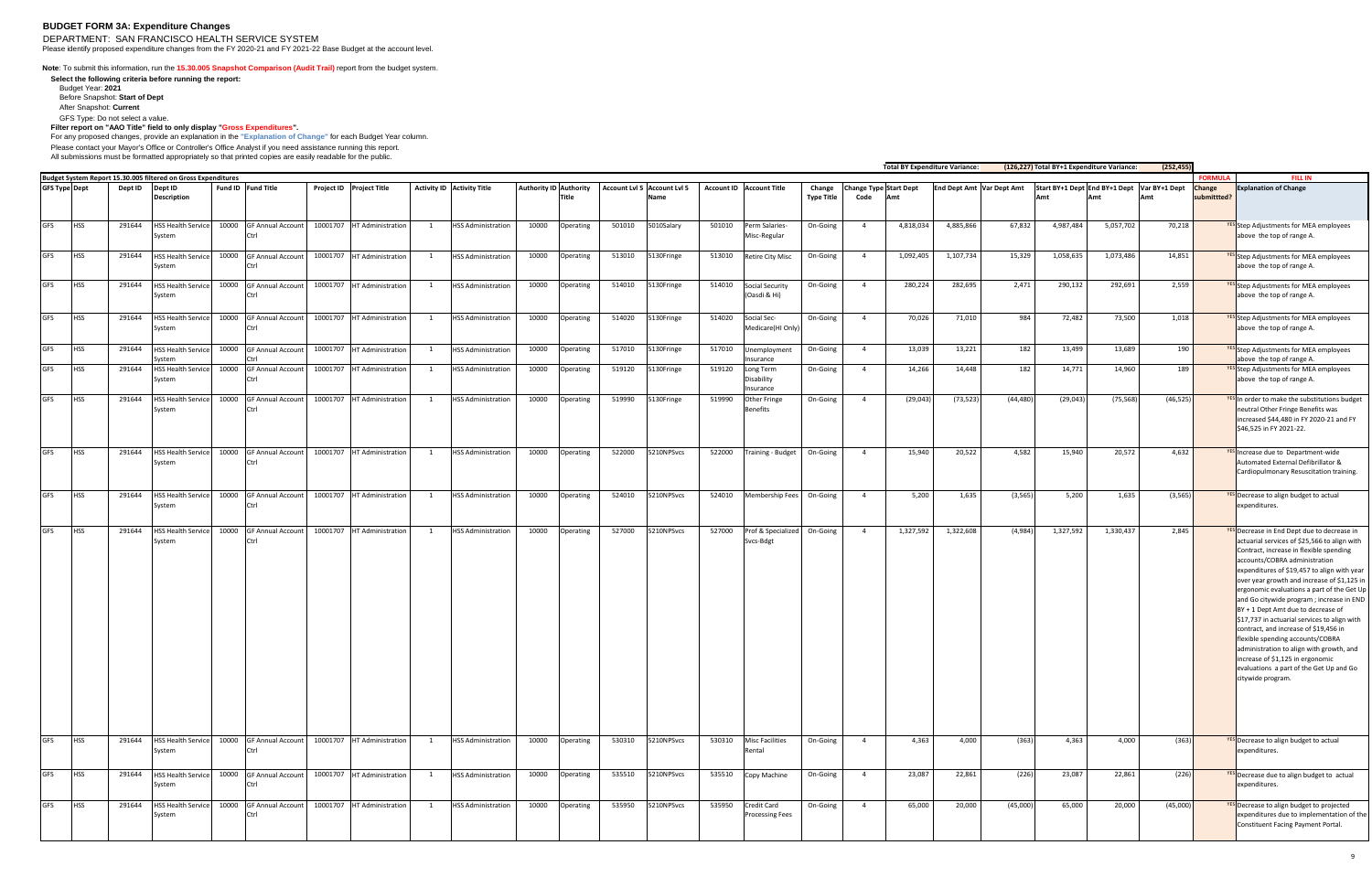#### **BUDGET FORM 3A: Expenditure Changes**

DEPARTMENT: SAN FRANCISCO HEALTH SERVICE SYSTEM Please identify proposed expenditure changes from the FY 2020-21 and FY 2021-22 Base Budget at the account level.

**Note**: To submit this information, run the **15.30.005 Snapshot Comparison (Audit Trail)** report from the budget system.

**Select the following criteria before running the report:**  Budget Year: **2021** Before Snapshot: **Start of Dept**

Please contact your Mayor's Office or Controller's Office Analyst if you need assistance running this report. All submissions must be formatted appropriately so that printed copies are easily readable for the public.

After Snapshot: **Current** GFS Type: Do not select a value.

**Filter report on "AAO Title" field to only display "Gross Expenditures".** 

For any proposed changes, provide an explanation in the **"Explanation of Change"** for each Budget Year column.

| Budget System Report 15.30.005 filtered on Gross Expenditures |            |         |                                             |       |                                                                                      |          |                            |                |                                       |                               |                 |        | (252, 455)<br><b>Total BY Expenditure Variance:</b><br>(126,227) Total BY+1 Expenditure Variance: |        |                                       |                      |                |                                      |         |                           |         |         |                                             |                     |                                                                                                                                                                                                                                                                                                                                                                                                                                                                                                                                                                                                                                                                                                                                            |
|---------------------------------------------------------------|------------|---------|---------------------------------------------|-------|--------------------------------------------------------------------------------------|----------|----------------------------|----------------|---------------------------------------|-------------------------------|-----------------|--------|---------------------------------------------------------------------------------------------------|--------|---------------------------------------|----------------------|----------------|--------------------------------------|---------|---------------------------|---------|---------|---------------------------------------------|---------------------|--------------------------------------------------------------------------------------------------------------------------------------------------------------------------------------------------------------------------------------------------------------------------------------------------------------------------------------------------------------------------------------------------------------------------------------------------------------------------------------------------------------------------------------------------------------------------------------------------------------------------------------------------------------------------------------------------------------------------------------------|
|                                                               |            |         |                                             |       |                                                                                      |          |                            |                |                                       |                               |                 |        |                                                                                                   |        |                                       |                      |                |                                      |         |                           |         |         |                                             | <b>FORMULA</b>      | <b>FILL IN</b>                                                                                                                                                                                                                                                                                                                                                                                                                                                                                                                                                                                                                                                                                                                             |
| <b>GFS Type Dept</b>                                          |            | Dept ID | Dept ID<br><b>Description</b>               |       | Fund ID Fund Title                                                                   |          | Project ID Project Title   |                | <b>Activity ID Activity Title</b>     | <b>Authority ID Authority</b> | Title           |        | Account Lvl 5 Account Lvl 5<br>Name                                                               |        | <b>Account ID</b> Account Title       | Change<br>Type Title | Code           | <b>Change Type Start Dept</b><br>Amt |         | End Dept Amt Var Dept Amt | Amt     | Amt     | Start BY+1 Dept End BY+1 Dept Var BY+1 Dept | hange<br>ubmittted? | <b>Explanation of Change</b>                                                                                                                                                                                                                                                                                                                                                                                                                                                                                                                                                                                                                                                                                                               |
| GFS                                                           | <b>HSS</b> | 291644  | <b>HSS Health Service</b><br>System         | 10000 | <b>GF Annual Account</b>                                                             |          | 10001707 HT Administration | 1              | <b>HSS Administration</b>             | 10000                         | Operating       | 535960 | 5210NPSvcs                                                                                        | 535960 | Software<br>Licensing Fees            | On-Going             | $\overline{4}$ | 9,105                                | 2,405   | (6,700)                   | 9,105   | 2,405   | (6,700)                                     |                     | <b>YES</b> Decrease of \$6,700 in End Dept Amt and<br>END BY + 1 Dept Amt due to decrease of<br>\$6,200 in Symantec Government Endpoint<br>licenses since they are now budgeted in a<br>DT workorder and decrease of \$500 in<br>1099 software since it is now done through<br>PeopleSoft.                                                                                                                                                                                                                                                                                                                                                                                                                                                 |
| GFS                                                           | <b>HSS</b> | 291644  | HSS Health Service 10000                    |       | <b>GF Annual Account</b>                                                             |          | 10001707 HT Administration | $\mathbf{1}$   | <b>HSS Administration</b>             | 10000                         | Operating       | 535990 | 5210NPSvcs                                                                                        | 535990 | Other Current                         | On-Going             | $\overline{4}$ | 1,777                                | 2,000   | 223                       | 1,777   | 2,000   | 223                                         |                     | <b>YES</b> Increase to align budget to actual                                                                                                                                                                                                                                                                                                                                                                                                                                                                                                                                                                                                                                                                                              |
| <b>GFS</b>                                                    | <b>HSS</b> | 291644  | vstem<br>HSS Health Service 10000           |       | <b>GF Annual Account</b>                                                             |          | 10001707 HT Administration | 1              | <b>HSS Administration</b>             | 10000                         | Operating       | 581270 | 5810OthDep                                                                                        | 581270 | xpenses<br>GF-City Attorney-          | On-Going             | $\overline{4}$ | 167,500                              | 125,000 | (42, 500)                 | 167,500 | 125,000 | (42,500)                                    |                     | expenditures.<br><b>YES</b> Reduce City Attorney Work Order to align                                                                                                                                                                                                                                                                                                                                                                                                                                                                                                                                                                                                                                                                       |
| <b>GFS</b>                                                    | <b>HSS</b> | 291644  | vstem<br>HSS Health Service 10000<br>System |       | <b>GF Annual Account</b>                                                             |          | 10001707 HT Administration | 2              | <b>HSS Employee</b><br>Assistance Pgm | 10000                         | Operating       | 522000 | 5210NPSvcs                                                                                        | 522000 | egal Service<br>Training - Budget     | On-Going             | $\overline{4}$ | 6,326                                | 12,060  | 5,734                     | 6,326   | 4,250   | (2,076)                                     |                     | to historical expenditures.<br><b>YES</b> Increase in End Dept Amt due increased<br>mediation/alternative dispute resolution<br>training \$4,965, increase of \$1,337 in<br>Crisis Prevention Institute<br>trainings/Substance Abuse professional<br>certifications, and decrease of \$568 in<br>Employee Assistance Program<br>certifications/professional license<br>renewals; decrease in END BY + 1 Dept Amt<br>due to increase of \$1,755 in<br>mediation/alternative dispute resolution<br>training, decrease of \$2,068 in Employee<br>Assistance Program<br>certification/professional license renewals,<br>and decrease of \$1,763 in Crisis Prevention<br>Institute trainings and Substance Abuse<br>professional certification. |
| <b>GFS</b>                                                    | <b>HSS</b> | 291644  | HSS Health Service 10000<br>System          |       | <b>GF Annual Account</b><br>^trl                                                     |          | 10001707 HT Administration | $\overline{2}$ | <b>HSS Employee</b><br>Assistance Pgm | 10000                         | Operating       | 524010 | 5210NPSvcs                                                                                        | 524010 | Membership Fees                       | On-Going             | $\overline{4}$ | 1,002                                | 1,735   | 733                       | 1,002   | 1,735   | 733                                         |                     | <b>YES</b> Increase to align budget to actual<br>expenditures.                                                                                                                                                                                                                                                                                                                                                                                                                                                                                                                                                                                                                                                                             |
| GFS                                                           | <b>HSS</b> | 291644  | HSS Health Service 10000<br>svstem          |       | <b>GF Annual Account</b>                                                             | 10001707 | HT Administration          | 2              | <b>HSS Employee</b><br>Assistance Pgm | 10000                         | Operating       | 526610 | 5210NPSvcs                                                                                        | 526610 | nterpreters                           | On-Going             | $\overline{4}$ |                                      | 50      | 50                        |         | 50      | 50                                          |                     | <b>YES</b> Increase to align budget to actual<br>expenditures.                                                                                                                                                                                                                                                                                                                                                                                                                                                                                                                                                                                                                                                                             |
| GFS                                                           | <b>HSS</b> | 291644  | <b>HSS Health Service</b><br>System         | 10000 | <b>GF Annual Account</b><br>^trl                                                     |          | 10001707 HT Administration | 2              | <b>HSS Employee</b><br>Assistance Pgm | 10000                         | Operating       | 535960 | 5210NPSvcs                                                                                        | 535960 | Software<br><b>Licensing Fees</b>     | On-Going             | $\overline{4}$ | 10,250                               | 11,630  | 1,380                     | 10,250  | 11,630  | 1,380                                       |                     | <b>YES</b> Increase of \$1,380 in End Dept Amt and<br>END BY + 1 Dept Amt due to new Employee<br>Assistance Program Case Management<br>Software - Athena                                                                                                                                                                                                                                                                                                                                                                                                                                                                                                                                                                                   |
| <b>GFS</b>                                                    | <b>HSS</b> |         | System                                      |       | 291644 HSS Health Service 10000 GF Annual Account 10001707 HT Administration<br>Ctrl |          |                            |                | 2 HSS Employee<br>Assistance Pgm      |                               | 10000 Operating |        | 540000 5400Mat&Su                                                                                 |        | 540000 Materials &<br>Supplies-Budget | On-Going             | $\overline{4}$ | 9,131                                | 13,783  | 4,652                     | 9,131   | 20,375  | 11,244                                      |                     | <sup>YES</sup> Increase of \$4,652 in End Dept Amt due to<br>decrease of \$2,609 in Crisis Prevention<br>Institute packets and books, \$2,400<br>increase in mediation text books, and<br>\$4,865 increase in The Thomas Kilmann<br>Conflict Mode Instrument (TKI assessment)<br>tool applications - booklets, assessment<br>tool, and reports; increase of \$11,244 in<br>END BY + 1 Dept Amt due to increase of<br>\$2,400 in mediation textbooks, and \$8,844<br>in The Thomas Kilmann conflict Mode<br>Instrument (TKI assessment) tool<br>applications.                                                                                                                                                                               |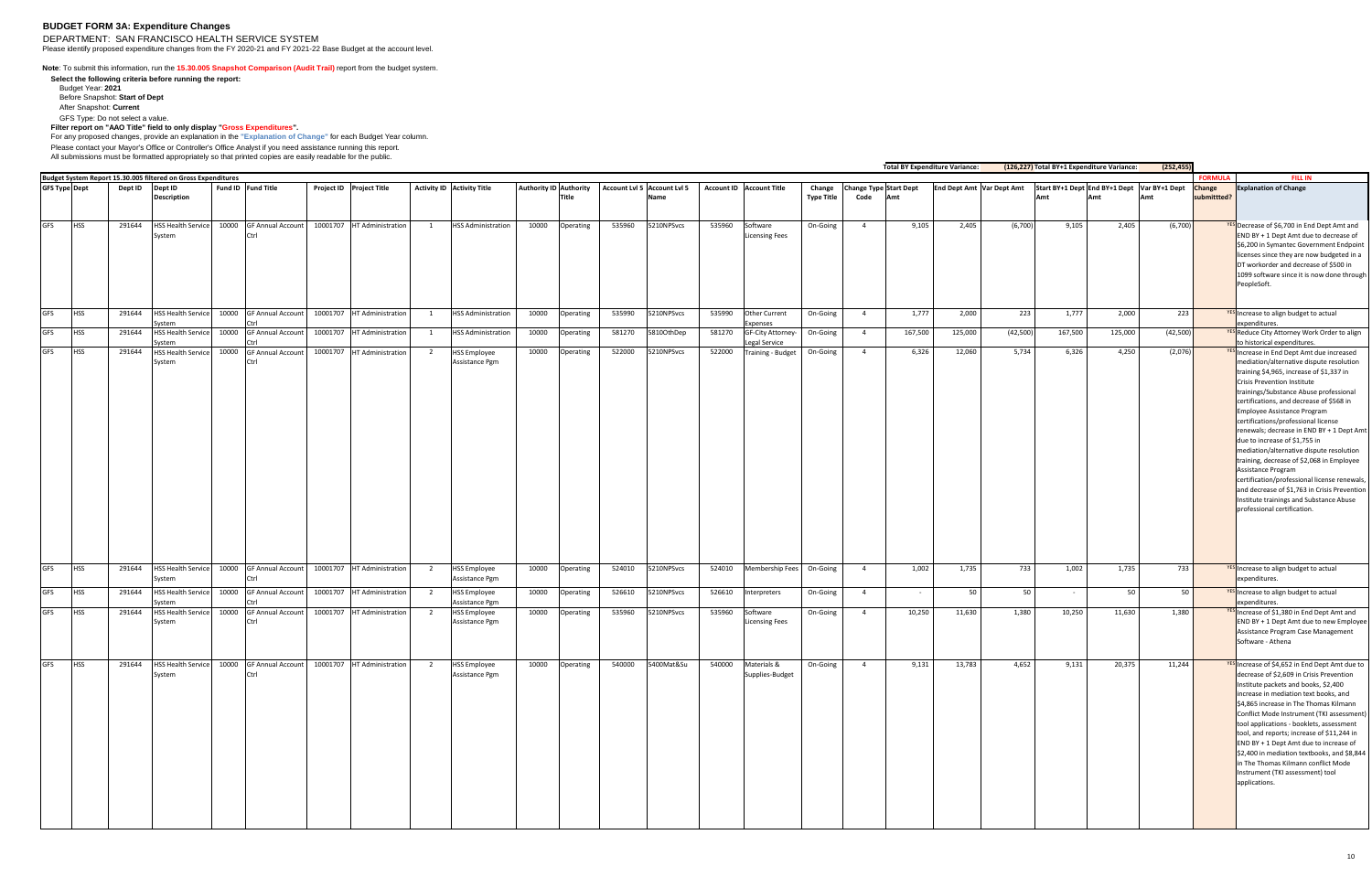#### **BUDGET FORM 3A: Expenditure Changes**

DEPARTMENT: SAN FRANCISCO HEALTH SERVICE SYSTEM Please identify proposed expenditure changes from the FY 2020-21 and FY 2021-22 Base Budget at the account level.

#### **Note**: To submit this information, run the **15.30.005 Snapshot Comparison (Audit Trail)** report from the budget system.

**Select the following criteria before running the report:**  Budget Year: **2021** Before Snapshot: **Start of Dept** After Snapshot: **Current**

Please contact your Mayor's Office or Controller's Office Analyst if you need assistance running this report. All submissions must be formatted appropriately so that printed copies are easily readable for the public.

GFS Type: Do not select a value.

**Filter report on "AAO Title" field to only display "Gross Expenditures".** 

For any proposed changes, provide an explanation in the **"Explanation of Change"** for each Budget Year column.

|                      |            |         |                                                               |                         |                            |                                |                               |              |        |                                                              |        |                                          |                             |      |                                      | <b>Total BY Expenditure Variance:</b> |                                                                              |           | (126,227) Total BY+1 Expenditure Variance: | (252, 455) |                |                                                                                                                                                                                                                                                                                                                                                                                                                                                                                                                                                                                                                                                                                                                 |
|----------------------|------------|---------|---------------------------------------------------------------|-------------------------|----------------------------|--------------------------------|-------------------------------|--------------|--------|--------------------------------------------------------------|--------|------------------------------------------|-----------------------------|------|--------------------------------------|---------------------------------------|------------------------------------------------------------------------------|-----------|--------------------------------------------|------------|----------------|-----------------------------------------------------------------------------------------------------------------------------------------------------------------------------------------------------------------------------------------------------------------------------------------------------------------------------------------------------------------------------------------------------------------------------------------------------------------------------------------------------------------------------------------------------------------------------------------------------------------------------------------------------------------------------------------------------------------|
|                      |            |         | Budget System Report 15.30.005 filtered on Gross Expenditures |                         |                            |                                |                               |              |        |                                                              |        |                                          |                             |      |                                      |                                       |                                                                              |           |                                            |            | <b>FORMULA</b> | <b>FILL IN</b>                                                                                                                                                                                                                                                                                                                                                                                                                                                                                                                                                                                                                                                                                                  |
| <b>GFS Type Dept</b> |            | Dept ID | Dept ID<br><b>Description</b>                                 | Fund ID Fund Title      | Project ID Project Title   | Activity ID Activity Title     | <b>Authority ID Authority</b> | <b>Title</b> |        | Account Lvl 5 Account Lvl 5 Account ID Account Title<br>Name |        |                                          | Change<br><b>Type Title</b> | Code | <b>Change Type Start Dept</b><br>Amt |                                       | End Dept Amt Var Dept Amt Start BY+1 Dept End BY+1 Dept Var BY+1 Dept Change |           |                                            |            | submittted?    | <b>Explanation of Change</b>                                                                                                                                                                                                                                                                                                                                                                                                                                                                                                                                                                                                                                                                                    |
| <b>GFS</b>           | <b>HSS</b> | 291644  | <b>HSS Health Service</b><br>System                           | 10000 GF Annual Account | 10001707 HT Administration | <b>HSS Wellness</b><br>Program | 10000                         | Operating    | 527000 | 5210NPSvcs                                                   | 527000 | Prof & Specialized On-Going<br>Svcs-Bdgt |                             |      | 357,493                              | 275,526                               | (81, 967)                                                                    | 357,493   | 142,637                                    | (214, 856) |                | <b>YES</b> Decrease of \$81,926 in End Dept Amt due<br>to decrease in Well-Being Grants of<br>\$91,686 to meet Mayor's Budget<br>Instructions and increase of \$9,760 in Well-<br>Being On-Site Activities to be consistent<br>with FY 2019-20 expenditures, and<br>decrease of \$41 which has been budgeted<br>in Interpreter Services, Employee<br>Assistance - Activity 2; decrease of<br>$$214,856$ in END BY + 1 Dept Amt. due to<br>decrease of \$161,759 in Well-Being Grants<br>and decrease in Well-Being Onsite<br>activities of \$53,056 to meet with Mayor's<br>Budget Instructions, and decrease of \$41,<br>which has been budgeted in Interpreter<br>Services, Employee Assistance - Activity 2. |
| <b>GFS</b>           | <b>HSS</b> | 291644  | <b>HSS Health Service</b><br>System                           | 10000 GF Annual Account | 10001707 HT Administration | <b>HSS Wellness</b><br>Program | 10000                         | Operating    | 535510 | 5210NPSvcs                                                   | 535510 | Copy Machine                             | On-Going                    |      | 9,119                                | 9,000                                 | (119)                                                                        | 9,119     | 9.000                                      | (119)      |                | <b>YES</b> Decrease of \$119 in End Dept Amt and END<br>$BY + 1$ Dept Amt to align to actual<br>lexpenditures.                                                                                                                                                                                                                                                                                                                                                                                                                                                                                                                                                                                                  |
| <b>GFS</b>           | <b>HSS</b> | 291644  | <b>HSS Health Service</b><br>Svstem                           | 10000 GF Annual Account | 10001707 HT Administration | <b>HSS Wellness</b><br>Program | 10000                         | Operating    | 540000 | 5400Mat&Su                                                   | 540000 | Materials &<br>Supplies-Budget           | On-Going                    |      | 13,807                               | 13,150                                | (657)                                                                        | 13,807    | 13,150                                     | (657)      |                | <b>YES</b> Decrease of \$657 in End Dept Amt and END<br>$BY + 1$ Dept Amt due to decrease in Well-<br>Being Office supplies.                                                                                                                                                                                                                                                                                                                                                                                                                                                                                                                                                                                    |
|                      |            |         |                                                               |                         |                            |                                |                               |              |        |                                                              |        |                                          |                             |      | 8,285,643                            | 8,159,416                             | (126, 227)                                                                   | 8,434,652 | 8,182,197                                  | (252, 455) |                |                                                                                                                                                                                                                                                                                                                                                                                                                                                                                                                                                                                                                                                                                                                 |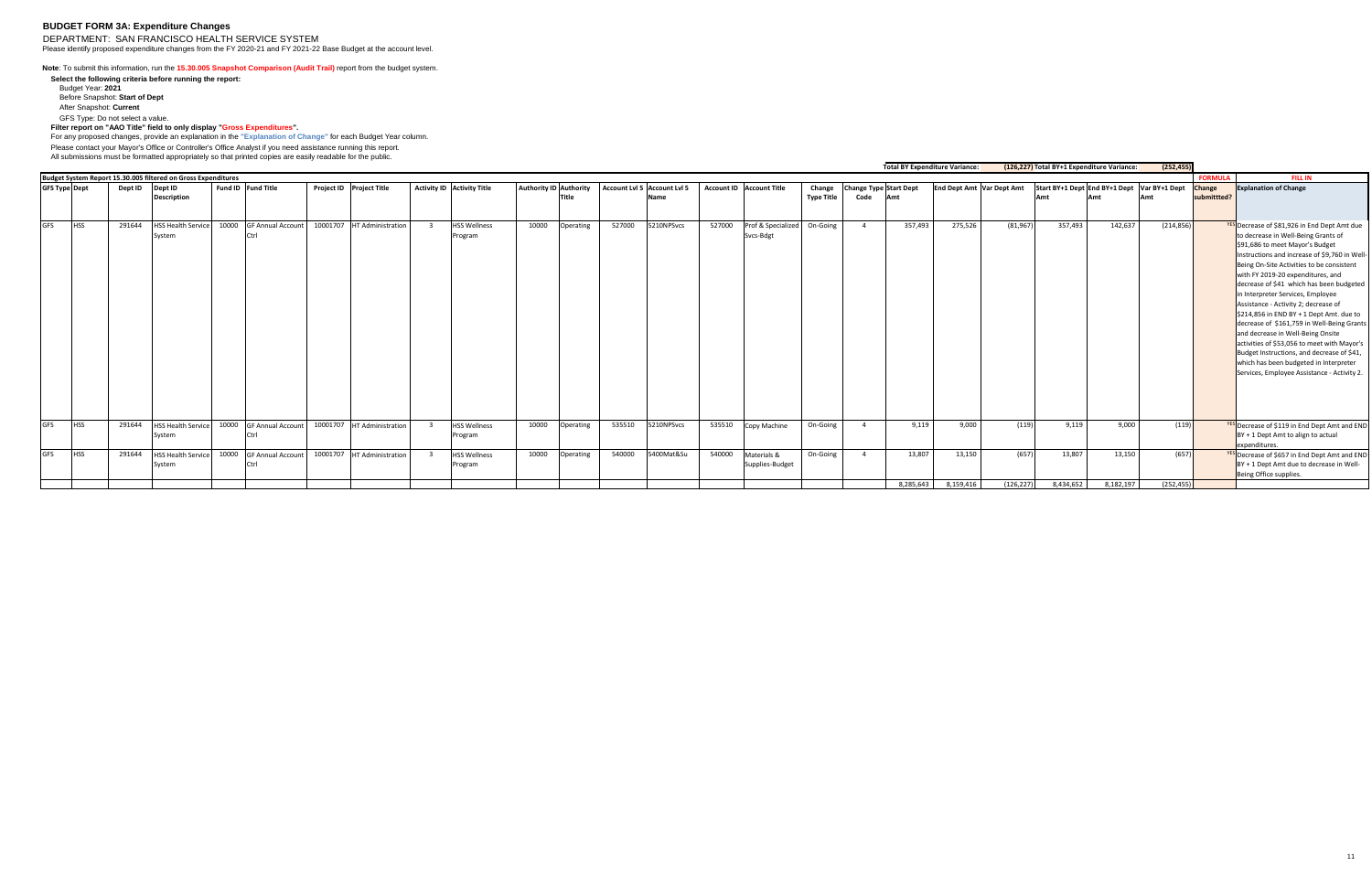|            |                                                                                                 |               |                                            |                                                                               |  |        |            | <b>Total BY FTE Variance:</b> | 0.00   |                                                                                                | <b>Total BY Amount Variance:</b> | 86,980.00    |                     | <b>Total BY+1 FTE Variance:</b> | 0.00   |        | <b>Total BY+1 Amount Variance:</b>          | 89,025.00  |                           |                |                                                                                                                                                                                                                                                                                                            |
|------------|-------------------------------------------------------------------------------------------------|---------------|--------------------------------------------|-------------------------------------------------------------------------------|--|--------|------------|-------------------------------|--------|------------------------------------------------------------------------------------------------|----------------------------------|--------------|---------------------|---------------------------------|--------|--------|---------------------------------------------|------------|---------------------------|----------------|------------------------------------------------------------------------------------------------------------------------------------------------------------------------------------------------------------------------------------------------------------------------------------------------------------|
| <b>GFS</b> | Budget System Report 15.30.004 filtered on Gross Expenditures<br>Account Lvl 5 Account ID Class |               | Job Class Title Emp Org Code Emp Org Title |                                                                               |  |        |            |                               |        | Ret Status Action Ref No. Start Dept FTE End Dept FTE Var Dept FTE Start Dept Amt End Dept Amt |                                  | Var Dept Amt | Start BY+1 Dept FTE | End BY+1 Dept FTE Var BY+1 Dept |        |        | Start BY+1 Dept End BY+1 Dept Var BY+1 Dept |            | <b>FTE Changes Amount</b> | <b>FORMULA</b> | <b>FILL IN</b><br><b>Explanation of FTE and/or</b>                                                                                                                                                                                                                                                         |
| Type       | <b>Name</b>                                                                                     |               |                                            |                                                                               |  |        |            |                               |        |                                                                                                |                                  |              |                     | <b>FTE</b>                      |        | Amt    | Amt                                         |            | Submitted? Changes        | Submitted?     | <b>Amount Change</b>                                                                                                                                                                                                                                                                                       |
| <b>GFS</b> | 5010Salary                                                                                      | 501010 0931_C | Manager III                                | 351 351 - MEA,<br>MUNICIPAL<br><b>EXECUTIVES</b><br><b>ASSOCIATION</b>        |  | HS2103 |            | (1.00)                        | (1.00) | $\sim$                                                                                         | (165, 357)                       | (165, 357)   | $\sim$ $-$          | (1.00)                          | (1.00) |        | (171, 173)                                  | (171, 173) | <b>YFS</b>                |                | <b>YES</b> Substitution of the 0931<br>Manager III to a 0932 Manager<br>IV in order to meet additional<br>higher level responsibilities in<br>the role, encourage retention,<br>and to be on par with<br>Controller's positions who are<br>doing similar work.                                             |
| <b>GFS</b> | 5010Salary                                                                                      | 501010 0932_C | Manager IV                                 | 351 351 - MEA,<br><b>MUNICIPAL</b><br><b>EXECUTIVES</b><br><b>ASSOCIATION</b> |  | HS2103 | $\sim$ $-$ | 1.00                          | 1.00   | $\sim$                                                                                         | 177,519                          | 177,519      | $\sim$              | 1.00                            | 1.00   | $\sim$ | 183,762                                     | 183,762    |                           |                | <b>YES</b> Substitution of the 0931<br>Manager III to a 0932 Manager<br>IV in order to meet additional<br>higher level responsibilities in<br>the role and to be on par with<br>Controller's positions who are<br>doing similar work.                                                                      |
| GFS        | 5010Salary                                                                                      | 501010 1054 C | <b>IS Business Analy</b>                   | 21 021 - LOCAL 21,<br>PROFESSIONAL<br><b>AND TECHNICAL</b><br><b>ENG</b>      |  | HS2102 |            | 1.00                          | 1.00   | $\sim$                                                                                         | 156,846                          | 156,846      | $\sim$              | 1.00                            | 1.00   |        | 162,362                                     | 162,362    | YES                       |                | <b>YES</b> Substitution of the 1064 IS<br>Programmer Analyst Principal to<br>a 1054 IS Business Analyst<br>Principal in order to meet<br>additional higher level<br>responsibilities in the role,<br>encourage retention and to be<br>on par with Controller's<br>positions who are doing similar<br>work. |
| <b>GFS</b> | 5010Salary                                                                                      |               | 501010 1064_C IS Programmer A              | 21 021 - LOCAL 21,<br>PROFESSIONAL<br><b>AND TECHNICAL</b><br><b>ENG</b>      |  | HS2102 |            | (1.00)                        | (1.00) | $\sim$                                                                                         | (142, 992)                       | (142, 992)   | $\sim$              | (1.00)                          | (1.00) |        | (148, 021)                                  | (148, 021) |                           |                | <b>YES</b> Substitution of the 1064 IS<br>Programmer Analyst Principal to<br>a 1054 IS Business Analyst<br>Principal in order to meet<br>additional higher level<br>responsibilities in the role,<br>encourage retention and to be<br>on par with Controller's<br>positions who are doing similar<br>work. |
| <b>GFS</b> | 5010Salary                                                                                      | 501010 1209_C | <b>Benefits Technic</b>                    | 790 790 - LOCAL 790, C<br>SEIU                                                |  | HS2101 |            | 1.00                          | 1.00   | $\sim$                                                                                         | 76,919                           | 76,919       | $\sim$              | 1.00                            | 1.00   | $\sim$ | 79,624                                      | 79,624     |                           |                | YES Substitution of the 1406 Senior<br>Clerk to a 1209 Benefits<br>Technician in order to meet<br>additional higher level<br>responsibilities in the role. This<br>was approved in FY 2019-20                                                                                                              |
| <b>GFS</b> | 5010Salary                                                                                      |               | 501010 1406_C Senior Clerk                 | 790 790 - LOCAL 790, C<br><b>SEIU</b>                                         |  | HS2101 |            | (1.00)                        | (1.00) | $\sim$                                                                                         | (67, 791)                        | (67, 791)    | $\sim$ $ \sim$      | (1.00)                          | (1.00) |        | (70, 176)                                   | (70, 176)  | <b>YES</b>                |                | <b>YES</b> Substitution of the 1406 Senior<br>Clerk to a 1209 Benefits<br>Technician in order to meet<br>additional higher level<br>responsibilities in the role. This<br>was approved in FY 2019-20                                                                                                       |
| <b>GFS</b> | 5010Salary                                                                                      |               | 501010 9991M_Z One Day Adjustm BZM         | Special Class Pro-C<br>rated Misc                                             |  | HS2102 |            | $\sim$                        | $\sim$ |                                                                                                | 53                               | 53           | $\sim$              | $\sim$                          | $\sim$ |        | 56                                          | 56         |                           |                | <b>YES</b> Calculated attrition to offset the<br>cost of the reclassifications.                                                                                                                                                                                                                            |
| <b>GFS</b> | 5010Salary                                                                                      |               | 501010 9991M_Z One Day Adjustm BZM         | Special Class Pro-C<br>rated Misc                                             |  | HS2103 |            | $\sim$                        | $\sim$ | $\sim$ $-$                                                                                     | 46                               | 46           | $\sim$ $-$          | $\sim$                          | $\sim$ | $\sim$ | 48                                          | 48         |                           |                | <b>YES</b> Substitution of the 1406 Senior<br>Clerk to a 1209 Benefits<br>Technician in order to meet<br>additional higher level<br>responsibilities in the role. This<br>was approved in FY 2019-20                                                                                                       |
| <b>GFS</b> | 5010Salary                                                                                      |               | 501010 9991M_Z One Day Adjustm BZM         | Special Class Pro-C<br>rated Misc                                             |  | HS2101 |            | $\sim$                        | $\sim$ | $\sim$                                                                                         | 35                               | 35           | $\sim$              | $\sim$                          | $\sim$ | $\sim$ | 37                                          | 37         |                           |                | <b>YES</b> Calculated attrition to offset the<br>cost of the reclassifications.                                                                                                                                                                                                                            |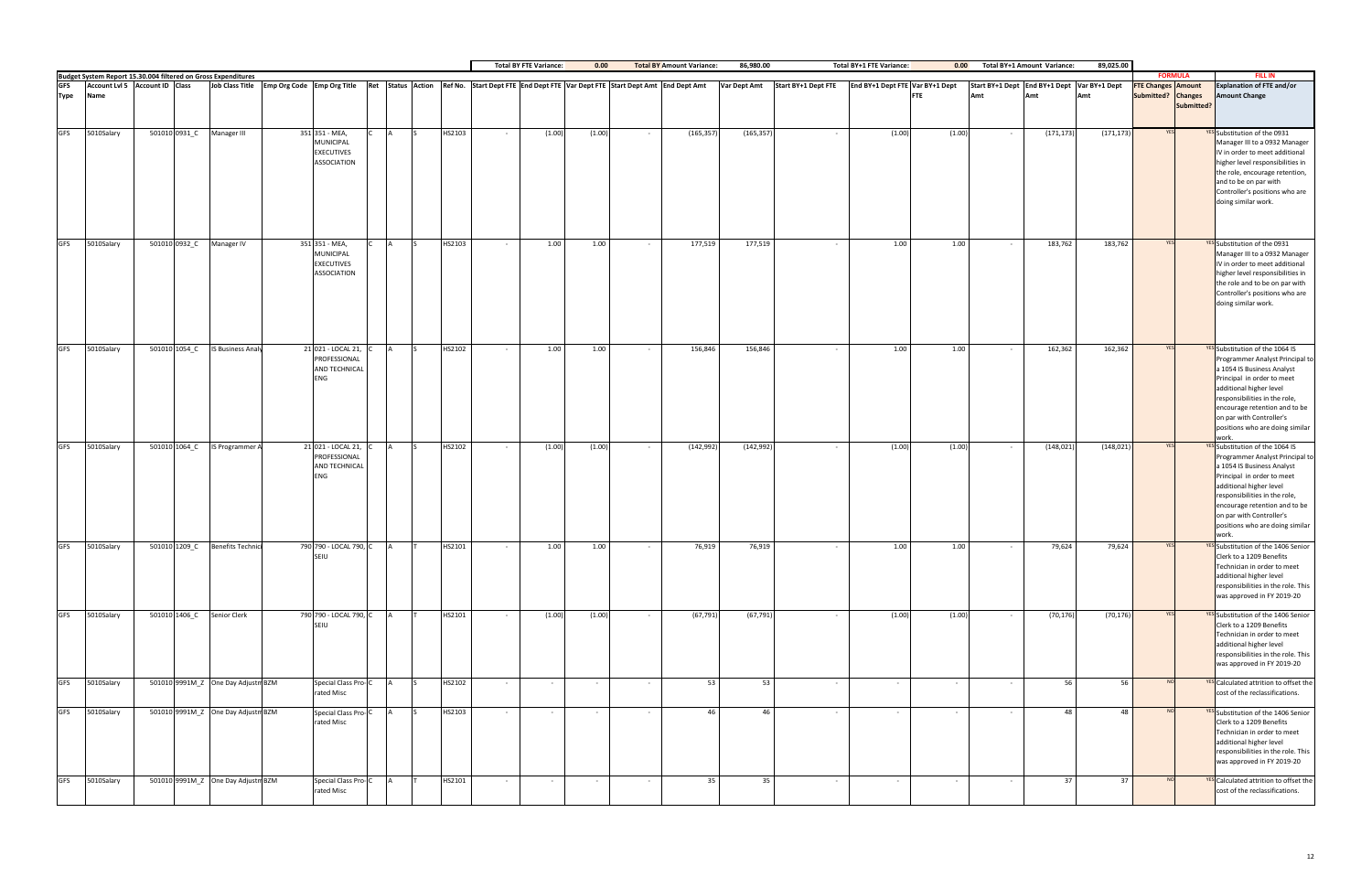|             |            |                                                                                                                             |               |                                    |                          |                                                                        |  |                                                                                                |        | <b>Total BY FTE Variance:</b> | 0.00       |           | <b>Total BY Amount Variance:</b> | 86,980.00    |                            | <b>Total BY+1 FTE Variance:</b> | 0.00       |           | Total BY+1 Amount Variance:                 | 89,025.00 |                           |                |                                                                                                                                                                                                                                                                                                            |
|-------------|------------|-----------------------------------------------------------------------------------------------------------------------------|---------------|------------------------------------|--------------------------|------------------------------------------------------------------------|--|------------------------------------------------------------------------------------------------|--------|-------------------------------|------------|-----------|----------------------------------|--------------|----------------------------|---------------------------------|------------|-----------|---------------------------------------------|-----------|---------------------------|----------------|------------------------------------------------------------------------------------------------------------------------------------------------------------------------------------------------------------------------------------------------------------------------------------------------------------|
|             |            | <b>Budget System Report 15.30.004 filtered on Gross Expenditures<br/>GFS</b> Account LvI 5 Account ID Class Job Class Title |               |                                    |                          | Job Class Title Emp Org Code Emp Org Title                             |  | Ret Status Action Ref No. Start Dept FTE End Dept FTE Var Dept FTE Start Dept Amt End Dept Amt |        |                               |            |           |                                  | Var Dept Amt | <b>Start BY+1 Dept FTE</b> | End BY+1 Dept FTE Var BY+1 Dept |            |           | Start BY+1 Dept End BY+1 Dept Var BY+1 Dept |           | <b>FTE Changes Amount</b> | <b>FORMULA</b> | <b>FILL IN</b><br><b>Explanation of FTE and/or</b>                                                                                                                                                                                                                                                         |
| <b>Type</b> | Name       |                                                                                                                             |               |                                    |                          |                                                                        |  |                                                                                                |        |                               |            |           |                                  |              |                            |                                 | <b>FTE</b> | Amt       | Amt                                         | Amt       | Submitted? Changes        | Submitted?     | <b>Amount Change</b>                                                                                                                                                                                                                                                                                       |
| <b>GFS</b>  | 5010Salary |                                                                                                                             |               | 501010 9991M_Z One Day Adjustm BZM |                          | Special Class Pro-Z<br>rated Misc                                      |  |                                                                                                |        | $\sim$                        | $\sim$ $-$ | (1, 423)  | (1, 298)                         | 125          | $\sim$                     | $\sim$                          | $\sim$     | (1, 471)  | (1, 342)                                    | 129       |                           |                | <b>YES</b> Calculated attrition to offset the<br>cost of the reclassifications.                                                                                                                                                                                                                            |
| <b>GFS</b>  | 5010Salary |                                                                                                                             |               | 501010 STEPM_Z Step Adjustment BZM |                          | <b>BZM</b> - Special<br>Class Pro-rated<br>Misc                        |  |                                                                                                | $\sim$ | $\sim$                        | $\sim$ $-$ | (79, 138) | (46, 709)                        | 32,429       | $\sim$ $-$                 | $\sim$ $-$                      | $\sim$     | (81, 921) | (48, 351)                                   | 33,570    |                           |                | <b>YES</b> Step Adjustment for MEA<br>employees over the top of<br>Range A.                                                                                                                                                                                                                                |
| GFS         | 5130Fringe |                                                                                                                             |               | 513010 0931_C Manager III          |                          | 351 351 - MEA,<br>MUNICIPAL<br><b>EXECUTIVES</b><br><b>ASSOCIATION</b> |  | HS2103                                                                                         |        | $\sim$                        | $\sim$ $-$ | $\sim$    | (37, 017)                        | (37, 017)    | $\sim$                     | $\sim$                          | $\sim$     |           | (35, 842)                                   | (35, 842) |                           |                | YES Substitution of the 0931<br>Manager III to a 0932 Manager<br>IV in order to meet additional<br>higher level responsibilities in<br>the role, encourage retention,<br>and to be on par with<br>Controller's positions who are<br>doing similar work.                                                    |
| <b>GFS</b>  | 5130Fringe |                                                                                                                             |               | 513010 0932_C Manager IV           |                          | 351 351 - MEA,<br>MUNICIPAL<br><b>EXECUTIVES</b><br><b>ASSOCIATION</b> |  | HS2103                                                                                         | $\sim$ | $\sim$                        | $\sim$ $-$ | $\sim$    | 39,740                           | 39,740       | $\sim$                     | $\sim$                          | $\sim$     |           | 38,478                                      | 38,478    | <b>NO</b>                 |                | YES Substitution of the 0931<br>Manager III to a 0932 Manager<br>IV in order to meet additional<br>higher level responsibilities in<br>the role, encourage retention,<br>and to be on par with<br>Controller's positions who are<br>doing similar work.                                                    |
| <b>GFS</b>  | 5130Fringe |                                                                                                                             | 513010 1054_C |                                    | IS Business Analy        | 21 021 - LOCAL 21, C<br>PROFESSIONAL<br>AND TECHNICAL<br>ENG           |  | HS2102                                                                                         | $\sim$ | $\sim$                        | $\sim$ $-$ | $\sim$    | 35,113                           | 35,113       | $\sim$                     | $\sim$ $-$                      | $\sim$     |           | 33,997                                      | 33,997    | N <sub>C</sub>            |                | <b>YES</b> Substitution of the 1064 IS<br>Programmer Analyst Principal to<br>a 1054 IS Business Analyst<br>Principal in order to meet<br>additional higher level<br>responsibilities in the role,<br>encourage retention and to be<br>on par with Controller's<br>positions who are doing similar<br>work. |
| <b>GFS</b>  | 5130Fringe |                                                                                                                             |               | 513010 1064_C IS Programmer A      |                          | 21 021 - LOCAL 21, C<br>PROFESSIONAL<br>AND TECHNICAL<br><b>ENG</b>    |  | HS2102                                                                                         |        | $\sim$                        | $\sim$     |           | (32,010)                         | (32,010)     | $\sim$                     |                                 |            |           | (30, 995)                                   | (30, 995) | <b>NO</b>                 |                | <b>YES</b> Substitution of the 1064 IS<br>Programmer Analyst Principal to<br>a 1054 IS Business Analyst<br>Principal in order to meet<br>additional higher level<br>responsibilities in the role,<br>encourage retention and to be<br>on par with Controller's<br>positions who are doing similar<br>work. |
| <b>GFS</b>  | 5130Fringe |                                                                                                                             | 513010 1209_C |                                    | <b>Benefits Technici</b> | 790 790 - LOCAL 790, C<br>SEIU                                         |  | HS2101                                                                                         | $\sim$ | $\sim$                        | $\sim$ $-$ | $\sim$    | 17,590                           | 17,590       | $\sim$ $-$                 | $\sim$                          | $\sim$     |           | 17,057                                      | 17,057    |                           |                | <b>YES</b> Substitution of the 1406 Senior<br>Clerk to a 1209 Benefits<br>Technician in order to meet<br>additional higher level<br>responsibilities in the role. This<br>was approved in FY 2019-20                                                                                                       |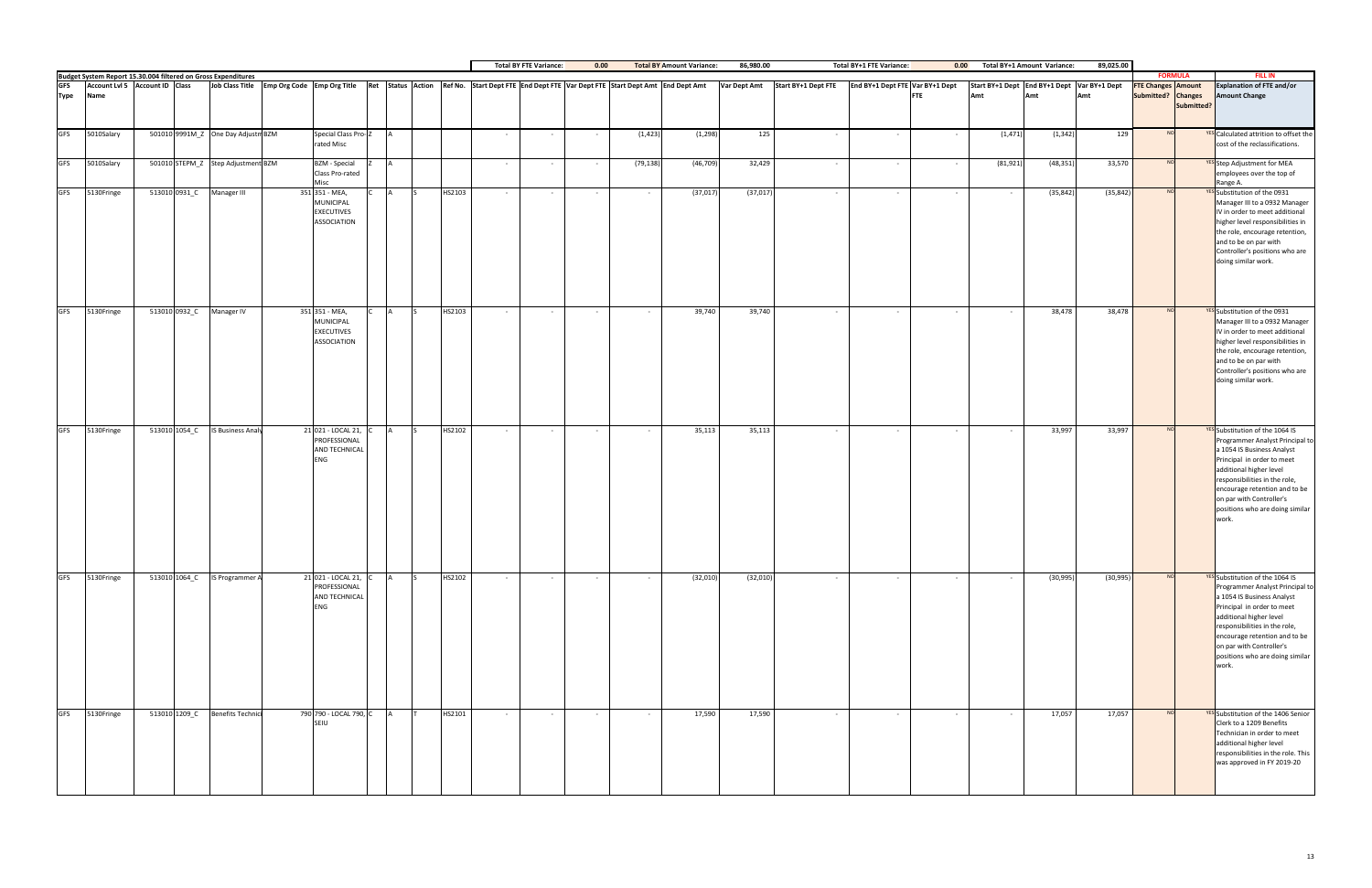|                           |            |                                |               |                                                               |                                                                                                                                           |  |        | <b>Total BY FTE Variance:</b> |        | 0.00           |           | <b>Total BY Amount Variance:</b> | 86,980.00    |                     | <b>Total BY+1 FTE Variance:</b>               | 0.00      | Total BY+1 Amount Variance:                        | 89,025.00    |                                                 |                |                                                                                                                                                                                                                                                                                                            |
|---------------------------|------------|--------------------------------|---------------|---------------------------------------------------------------|-------------------------------------------------------------------------------------------------------------------------------------------|--|--------|-------------------------------|--------|----------------|-----------|----------------------------------|--------------|---------------------|-----------------------------------------------|-----------|----------------------------------------------------|--------------|-------------------------------------------------|----------------|------------------------------------------------------------------------------------------------------------------------------------------------------------------------------------------------------------------------------------------------------------------------------------------------------------|
|                           |            |                                |               | Budget System Report 15.30.004 filtered on Gross Expenditures |                                                                                                                                           |  |        |                               |        |                |           |                                  |              |                     |                                               |           |                                                    |              |                                                 | <b>FORMULA</b> | <b>FILL IN</b>                                                                                                                                                                                                                                                                                             |
| <b>GFS</b><br><b>Type</b> | Name       | Account Lvl 5 Account ID Class |               |                                                               | Job Class Title Emp Org Code Emp Org Title Ret Status Action Ref No. Start Dept FTE End Dept FTE Var Dept FTE Start Dept Amt End Dept Amt |  |        |                               |        |                |           |                                  | Var Dept Amt | Start BY+1 Dept FTE | End BY+1 Dept FTE Var BY+1 Dept<br><b>FTE</b> | Amt       | Start BY+1 Dept End BY+1 Dept Var BY+1 Dept<br>Amt | Amt          | <b>FTE Changes Amount</b><br>Submitted? Changes | Submitted?     | <b>Explanation of FTE and/or</b><br><b>Amount Change</b>                                                                                                                                                                                                                                                   |
| <b>GFS</b>                | 5130Fringe |                                | 513010 1406_C | Senior Clerk                                                  | 790 790 - LOCAL 790, C<br>SEIU                                                                                                            |  | HS2101 |                               | $\sim$ |                |           | (15, 503)                        | (15, 503)    | $\sim$              |                                               |           | (15,033)                                           | (15, 033)    |                                                 |                | <b>YES</b> Substitution of the 1406 Senior<br>Clerk to a 1209 Benefits<br>Technician in order to meet<br>additional higher level<br>responsibilities in the role. This<br>was approved in FY 2019-20                                                                                                       |
| <b>GFS</b>                | 5130Fringe |                                |               | 513010 9991M_Z One Day Adjustm BZM                            | Special Class Pro-C<br>rated Misc                                                                                                         |  | HS2102 |                               | $\sim$ | $\sim$         | $\sim$    | 11                               | 11           | $\sim$              | $\sim$                                        |           | 12                                                 | 12           |                                                 |                | <b>YES</b> Calculated attrition to offset the<br>cost of the reclassifications.                                                                                                                                                                                                                            |
| <b>GFS</b>                | 5130Fringe |                                |               | 513010 9991M_Z One Day Adjustm BZM                            | Special Class Pro-C<br>rated Misc                                                                                                         |  | HS2103 | $\sim$                        | $\sim$ | $\sim$         | $\sim$    | 10                               | 10           | $\sim 100$          | $\sim$<br>$\sim$                              | $\sim$    | 10                                                 | 10           | N <sub>C</sub>                                  |                | <b>YES</b> Calculated attrition to offset the<br>cost of the reclassifications.                                                                                                                                                                                                                            |
| <b>GFS</b>                | 5130Fringe |                                |               | 513010 9991M_Z One Day Adjustm BZM                            | Special Class Pro-C<br>rated Misc                                                                                                         |  | HS2101 |                               | $\sim$ | $\sim$         | $\sim$    |                                  |              | $\sim$              | $\sim$<br>$\sim$                              |           | 8                                                  | $\mathbf{R}$ | N <sub>O</sub>                                  |                | <b>YES</b> Calculated attrition to offset the<br>cost of the reclassifications.                                                                                                                                                                                                                            |
| <b>GFS</b>                | 5130Fringe |                                |               | 513010 9991M_Z One Day Adjustm BZM                            | Special Class Pro-Z<br>rated Misc                                                                                                         |  |        | $\sim$                        | $\sim$ | $\sim$ $-$     | (323)     | (295)                            | 28           | $\sim$              | $\sim$<br>$\sim$                              | (312)     | (285)                                              | 27           |                                                 |                | <b>YES</b> Calculated attrition to offset the<br>cost of the reclassifications.                                                                                                                                                                                                                            |
| <b>GFS</b>                | 5130Fringe |                                |               | 513010 STEPM_Z Step Adjustment BZM                            | <b>BZM</b> - Special<br>Class Pro-rated<br><b>Misc</b>                                                                                    |  |        |                               | $\sim$ | $\sim$         | (17, 958) | (10, 599)                        | 7,359        | $\sim$              | $\overline{\phantom{a}}$                      | (17, 403) | (10, 271)                                          | 7,132        |                                                 |                | <b>YES</b> Step Adjustment for MEA<br>employees over the top of<br>Range A.                                                                                                                                                                                                                                |
| <b>GFS</b>                | 5130Fringe |                                |               | 514010 0931_C Manager III                                     | 351 351 - MEA,<br><b>MUNICIPAL</b><br><b>EXECUTIVES</b><br><b>ASSOCIATION</b>                                                             |  | HS2103 |                               | $\sim$ |                |           | (8,659)                          | (8,659)      | $\sim$              |                                               |           | (8,971)                                            | (8,971)      |                                                 |                | <b>YES</b> Substitution of the 0931<br>Manager III to a 0932 Manager<br>IV in order to meet additional<br>higher level responsibilities in<br>the role, encourage retention,<br>and to be on par with<br>Controller's positions who are<br>doing similar work.                                             |
| <b>GFS</b>                | 5130Fringe |                                | 514010 0932_C | Manager IV                                                    | 351 351 - MEA,<br><b>MUNICIPAL</b><br><b>EXECUTIVES</b><br><b>ASSOCIATION</b>                                                             |  | HS2103 | $\sim$                        | $\sim$ | $\sim$         | $\sim$    | 8,659                            | 8,659        | $\sim$              | $\sim$<br>$\overline{\phantom{a}}$            |           | 8,971                                              | 8,971        |                                                 |                | <b>YES</b> Substitution of the 0931<br>Manager III to a 0932 Manager<br>IV in order to meet additional<br>higher level responsibilities in<br>the role, encourage retention,<br>and to be on par with<br>Controller's positions who are<br>doing similar work.                                             |
| <b>GFS</b>                | 5130Fringe |                                | 514010 1054_C | <b>IS Business Analy</b>                                      | 21 021 - LOCAL 21,<br>PROFESSIONAL<br>AND TECHNICAL<br>ENG                                                                                |  | HS2102 |                               | $\sim$ |                |           | 8,659                            | 8,659        | $\sim$              | $\sim$<br>$\overline{\phantom{a}}$            |           | 8,971                                              | 8,971        |                                                 |                | <b>YES</b> Substitution of the 1064 IS<br>Programmer Analyst Principal to<br>a 1054 IS Business Analyst<br>Principal in order to meet<br>additional higher level<br>responsibilities in the role,<br>encourage retention and to be<br>on par with Controller's<br>positions who are doing similar<br>work. |
| <b>GFS</b>                | 5130Fringe |                                |               | 514010 1064_C IS Programmer A                                 | 21 021 - LOCAL 21, C<br>PROFESSIONAL<br>AND TECHNICAL<br>ENG                                                                              |  | HS2102 |                               | $\sim$ | $\sim 10^{-1}$ | $\sim$    | (8,659)                          | (8,659)      | $\sim 10^{-11}$     | $\sim$<br>$\sim$                              |           | (8,971)                                            | (8,971)      | <b>NO</b>                                       |                | <b>YES</b> Substitution of the 1064 IS<br>Programmer Analyst Principal to<br>a 1054 IS Business Analyst<br>Principal in order to meet<br>additional higher level<br>responsibilities in the role,<br>encourage retention and to be<br>on par with Controller's<br>positions who are doing similar<br>work. |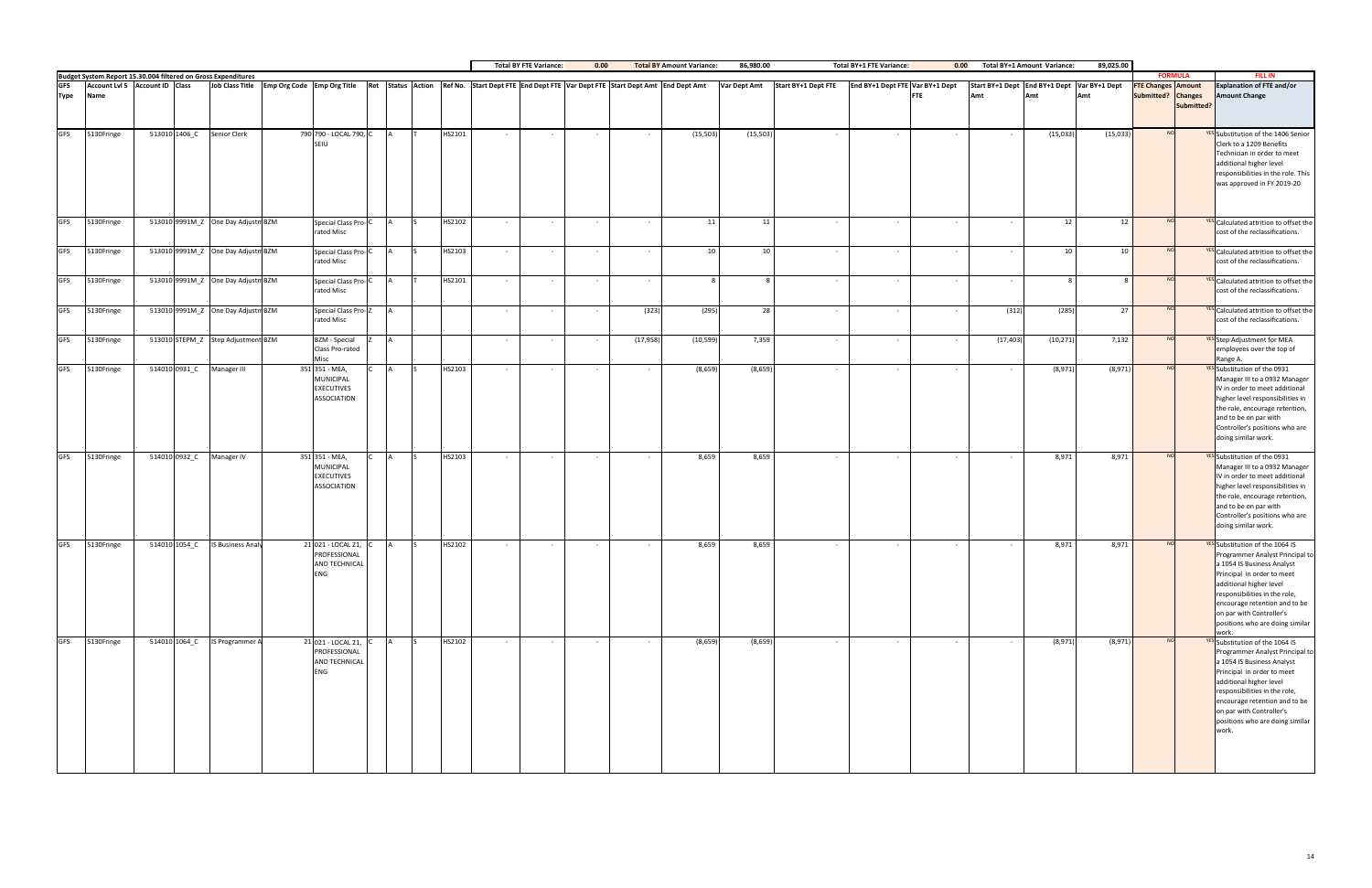|                           |            |                                |               |                                                               |                                                                                                                                           |  |        |            | <b>Total BY FTE Variance:</b> | 0.00       |         | <b>Total BY Amount Variance:</b> | 86,980.00           |            | <b>Total BY+1 FTE Variance:</b>                                   | 0.00   |          | Total BY+1 Amount Variance: | 89,025.00                                          |                                                 |                |                                                                                                                                                                                                                                                                                                            |
|---------------------------|------------|--------------------------------|---------------|---------------------------------------------------------------|-------------------------------------------------------------------------------------------------------------------------------------------|--|--------|------------|-------------------------------|------------|---------|----------------------------------|---------------------|------------|-------------------------------------------------------------------|--------|----------|-----------------------------|----------------------------------------------------|-------------------------------------------------|----------------|------------------------------------------------------------------------------------------------------------------------------------------------------------------------------------------------------------------------------------------------------------------------------------------------------------|
|                           |            |                                |               | Budget System Report 15.30.004 filtered on Gross Expenditures |                                                                                                                                           |  |        |            |                               |            |         |                                  |                     |            |                                                                   |        |          |                             |                                                    |                                                 | <b>FORMULA</b> | <b>FILL IN</b>                                                                                                                                                                                                                                                                                             |
| <b>GFS</b><br><b>Type</b> | Name       | Account Lvl 5 Account ID Class |               |                                                               | Job Class Title Emp Org Code Emp Org Title Ret Status Action Ref No. Start Dept FTE End Dept FTE Var Dept FTE Start Dept Amt End Dept Amt |  |        |            |                               |            |         |                                  | <b>Var Dept Amt</b> |            | Start BY+1 Dept FTE End BY+1 Dept FTE Var BY+1 Dept<br><b>FTE</b> | Amt    |          | Amt                         | Start BY+1 Dept End BY+1 Dept Var BY+1 Dept<br>Amt | <b>FTE Changes Amount</b><br>Submitted? Changes | Submitted?     | <b>Explanation of FTE and/or</b><br><b>Amount Change</b>                                                                                                                                                                                                                                                   |
| <b>GFS</b>                | 5130Fringe |                                | 514010 1209 C | <b>Benefits Technici</b>                                      | 790 790 - LOCAL 790, C<br>SEIU                                                                                                            |  | HS2101 |            | $\sim$ $-$                    | $\sim$     |         | 4,769                            | 4,769               | $\sim$     | $\sim$                                                            | $\sim$ |          | 4,937                       | 4,937                                              | N <sub>O</sub>                                  |                | YES Substitution of the 1406 Senior<br>Clerk to a 1209 Benefits                                                                                                                                                                                                                                            |
|                           |            |                                |               |                                                               |                                                                                                                                           |  |        |            |                               |            |         |                                  |                     |            |                                                                   |        |          |                             |                                                    |                                                 |                | Technician in order to meet<br>additional higher level<br>responsibilities in the role. This<br>was approved in FY 2019-20                                                                                                                                                                                 |
| <b>GFS</b>                | 5130Fringe |                                |               | 514010 1406_C Senior Clerk                                    | 790 790 - LOCAL 790, C<br>SEIL.                                                                                                           |  | HS2101 |            | $\sim$                        | $\sim$     |         | (4, 203)                         | (4, 203)            | $\sim$     |                                                                   |        |          | (4, 351)                    | (4, 351)                                           |                                                 |                | YES Substitution of the 1406 Senior<br>Clerk to a 1209 Benefits<br>Technician in order to meet<br>additional higher level<br>responsibilities in the role. This<br>was approved in FY 2019-20                                                                                                              |
| <b>GFS</b>                | 5130Fringe |                                |               | 514010 9991M_Z One Day Adjustm BZM                            | Special Class Pro-C<br>rated Misc                                                                                                         |  | HS2101 |            | $\sim$                        | $\sim$     | $\sim$  |                                  |                     | $\sim$     | $\sim$                                                            | $\sim$ |          | 2 <sup>1</sup>              | 2 <sup>1</sup>                                     | N <sub>O</sub>                                  |                | <b>YES</b> Calculated attrition to offset the<br>cost of the reclassifications.                                                                                                                                                                                                                            |
| <b>GFS</b>                | 5130Fringe |                                |               | 514010 9991M_Z One Day Adjustm BZM                            | Special Class Pro-Z<br>rated Misc                                                                                                         |  |        |            | $\sim$                        |            | (83)    | (76)                             |                     | $\sim$     | $\sim$                                                            | $\sim$ | (86)     | (78)                        | $\mathbf{R}$                                       | <b>NC</b>                                       |                | <b>YES</b> Calculated attrition to offset the<br>cost of the reclassifications.                                                                                                                                                                                                                            |
| <b>GFS</b>                | 5130Fringe |                                |               | 514010 STEPM Z Step Adjustment BZM                            | <b>BZM</b> - Special<br>Class Pro-rated<br>Misc                                                                                           |  |        | $\sim$ $-$ | $\sim$                        | $\sim$     | (4,627) | (2,731)                          | 1,896               | $\sim$     | $\sim$                                                            | $\sim$ | (4, 792) | (2,829)                     | 1,963                                              |                                                 |                | <b>YES</b> Step Adjustment for MEA<br>employees over the top of<br>Range A.                                                                                                                                                                                                                                |
| <b>GFS</b>                | 5130Fringe |                                |               | 514020 0931_C Manager III                                     | 351 351 - MEA,<br>MUNICIPAL<br><b>EXECUTIVES</b><br><b>ASSOCIATION</b>                                                                    |  | HS2103 |            | $\sim$                        | $\sim$     | $\sim$  | (2, 398)                         | (2, 398)            | $\sim$     |                                                                   | $\sim$ |          | (2,482)                     | (2,482)                                            |                                                 |                | YES Substitution of the 0931<br>Manager III to a 0932 Manager<br>IV in order to meet additional<br>higher level responsibilities in<br>the role, encourage retention,<br>and to be on par with<br>Controller's positions who are<br>doing similar work.                                                    |
| <b>GFS</b>                | 5130Fringe |                                | 514020 0932_C | Manager IV                                                    | 351 351 - MEA,<br>MUNICIPAL<br><b>EXECUTIVES</b><br><b>ASSOCIATION</b>                                                                    |  | HS2103 | $\sim$     | $\sim$                        | $\sim$     | $\sim$  | 2,574                            | 2,574               | $\sim$     | $\sim$                                                            | $\sim$ | $\sim$   | 2,665                       | 2,665                                              |                                                 |                | <b>YES</b> Substitution of the 0931<br>Manager III to a 0932 Manager<br>IV in order to meet additional<br>higher level responsibilities in<br>the role, encourage retention,<br>and to be on par with<br>Controller's positions who are<br>doing similar work.                                             |
| <b>GFS</b>                | 5130Fringe |                                |               | 514020 1054_C IS Business Analy                               | 21 021 - LOCAL 21, C<br>PROFESSIONAL<br>AND TECHNICAL<br><b>ENG</b>                                                                       |  | HS2102 | $\sim$ $-$ | $\sim$                        | $\sim$ $-$ | $\sim$  | 2,274                            | 2,274               | $\sim$ $-$ | $\sim$ $-$                                                        | $\sim$ | $\sim$   | 2,354                       | 2,354                                              |                                                 |                | <b>YES</b> Substitution of the 1064 IS<br>Programmer Analyst Principal to<br>a 1054 IS Business Analyst<br>Principal in order to meet<br>additional higher level<br>responsibilities in the role,<br>encourage retention and to be<br>on par with Controller's<br>positions who are doing similar<br>work. |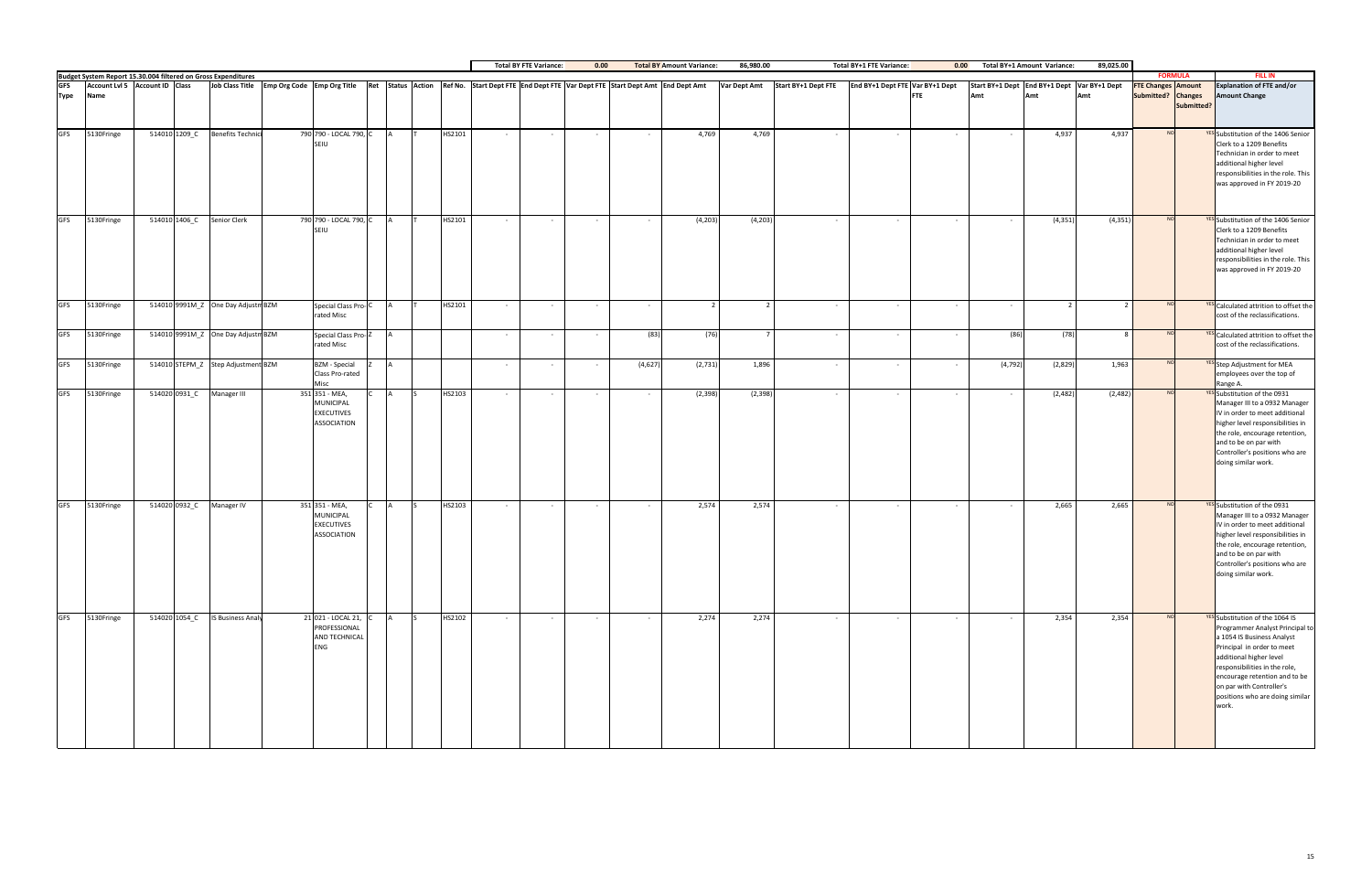|            |            |               |                                                                                                                     |                                                                                                                                           |               |          |               |        | <b>Total BY FTE Variance:</b> | 0.00             |            | <b>Total BY Amount Variance:</b> | 86,980.00           |                     | <b>Total BY+1 FTE Variance:</b> | 0.00       |          | <b>Total BY+1 Amount Variance:</b> | 89,025.00                                          |                                                 |            |                                                                                                                                                                                                                                                                                                            |
|------------|------------|---------------|---------------------------------------------------------------------------------------------------------------------|-------------------------------------------------------------------------------------------------------------------------------------------|---------------|----------|---------------|--------|-------------------------------|------------------|------------|----------------------------------|---------------------|---------------------|---------------------------------|------------|----------|------------------------------------|----------------------------------------------------|-------------------------------------------------|------------|------------------------------------------------------------------------------------------------------------------------------------------------------------------------------------------------------------------------------------------------------------------------------------------------------------|
|            |            |               | Budget System Report 15.30.004 filtered on Gross Expenditures<br>GFS Account LvI 5 Account ID Class Job Class Title |                                                                                                                                           |               |          |               |        |                               |                  |            |                                  |                     |                     |                                 |            |          |                                    |                                                    | <b>FORMULA</b>                                  |            | <b>FILL IN</b>                                                                                                                                                                                                                                                                                             |
| Type       | Name       |               |                                                                                                                     | Job Class Title Emp Org Code Emp Org Title Ret Status Action Ref No. Start Dept FTE End Dept FTE Var Dept FTE Start Dept Amt End Dept Amt |               |          |               |        |                               |                  |            |                                  | <b>Var Dept Amt</b> | Start BY+1 Dept FTE | End BY+1 Dept FTE Var BY+1 Dept | <b>FTE</b> | Amt      | Amt                                | Start BY+1 Dept End BY+1 Dept Var BY+1 Dept<br>Amt | <b>FTE Changes Amount</b><br>Submitted? Changes | Submitted? | <b>Explanation of FTE and/or</b><br><b>Amount Change</b>                                                                                                                                                                                                                                                   |
| <b>GFS</b> | 5130Fringe | 514020 1064_C | IS Programmer A                                                                                                     | 21 021 - LOCAL 21,<br>PROFESSIONAL<br><b>AND TECHNICAL</b><br>ENG                                                                         |               |          | HS2102        |        | $\sim$                        |                  |            | (2,073)                          | (2,073)             | $\sim$              |                                 |            |          | (2, 147)                           | (2, 147)                                           |                                                 |            | <b>YES</b> Substitution of the 1064 IS<br>Programmer Analyst Principal to<br>a 1054 IS Business Analyst<br>Principal in order to meet<br>additional higher level<br>responsibilities in the role,<br>encourage retention and to be<br>on par with Controller's<br>positions who are doing similar<br>work. |
| GFS        | 5130Fringe | 514020 1209_C | <b>Benefits Technici</b>                                                                                            | 790 790 - LOCAL 790, C                                                                                                                    |               |          | HS2101        | $\sim$ | $\sim$                        | $\sim$ $-$       | $\sim$ $-$ | 1,116                            | 1,116               | $\sim$ $-$          | $\sim$ $-$                      | $\sim$     |          | 1,155                              | 1,155                                              | N <sub>O</sub>                                  |            | YES Substitution of the 1406 Senior<br>Clerk to a 1209 Benefits<br>Technician in order to meet<br>additional higher level<br>responsibilities in the role. This<br>was approved in FY 2019-20                                                                                                              |
| <b>GFS</b> | 5130Fringe | 514020 1406_C | Senior Clerk                                                                                                        | 790 790 - LOCAL 790, C                                                                                                                    |               |          | HS2101        | $\sim$ | $\sim$                        | $\sim$ 100 $\pm$ | $\sim$ $-$ | (983)                            | (983)               | $\sim$ $-$          | $\sim$ $-$                      | $\sim$     |          | (1,017)                            | (1,017)                                            |                                                 |            | YES Substitution of the 1406 Senior<br>Clerk to a 1209 Benefits<br>Technician in order to meet<br>additional higher level<br>responsibilities in the role. This<br>was approved in FY 2019-20                                                                                                              |
| <b>GFS</b> | 5130Fringe |               | 514020 9991M_Z One Day Adjustm BZM                                                                                  | Special Class Pro-C<br>rated Misc                                                                                                         |               |          | HS2102        | $\sim$ | $\sim$                        | $\sim$ $-$       | $\sim$     |                                  |                     | $\sim$ $-$          | $\sim$                          | $\sim$     | $\sim$   |                                    |                                                    |                                                 |            | <b>YES</b> Calculated attrition to offset the<br>cost of the reclassifications.                                                                                                                                                                                                                            |
| GFS        | 5130Fringe |               | 514020 9991M_Z One Day Adjustm BZM                                                                                  | Special Class Pro-C<br>rated Misc                                                                                                         |               |          | HS2103        |        | $\sim$                        | $\sim$           |            |                                  |                     | $\sim$              |                                 | $\sim$     |          |                                    |                                                    |                                                 |            | <b>YES</b> Calculated attrition to offset the<br>cost of the reclassifications.                                                                                                                                                                                                                            |
| <b>GFS</b> | 5130Fringe |               | 514020 9991M_Z One Day Adjustm BZM                                                                                  | Special Class Pro-Z<br>rated Misc                                                                                                         |               |          |               | $\sim$ | $\sim$                        | $\sim$ $-$       | (20)       | (18)                             |                     | $\sim$ $-$          | $\sim$                          | $\sim$     | (21)     | (19)                               | $\overline{2}$                                     |                                                 |            | <b>YES</b> Calculated attrition to offset the<br>cost of the reclassifications.                                                                                                                                                                                                                            |
| <b>GFS</b> | 5130Fringe |               | 514020 STEPM_Z Step Adjustment BZM                                                                                  | <b>BZM</b> - Special<br>Class Pro-rated<br>Misc                                                                                           |               |          |               |        | $\sim$                        | $\sim$ $-$       | (1, 148)   | (678)                            | 470                 | $\sim$              | $\sim$                          | $\sim$     | (1, 187) | (700)                              | 487                                                |                                                 |            | <b>YES</b> Calculated attrition to offset the<br>cost of the reclassifications.                                                                                                                                                                                                                            |
| <b>GFS</b> | 5130Fringe |               | 515010 0931_C Manager III                                                                                           | 351 351 - MEA,<br><b>MUNICIPAL</b><br><b>EXECUTIVES</b><br><b>ASSOCIATION</b>                                                             | <sub>IC</sub> |          | HS2103        | $\sim$ | $\sim$                        | $\sim 100$       | $\sim$     | (3, 737)                         | (3,737)             | $\sim$              | $\sim$                          | $\sim$     |          | (3,954)                            | (3,954)                                            |                                                 |            | <b>YES</b> Substitution of the 0931<br>Manager III to a 0932 Manager<br>IV in order to meet additional<br>higher level responsibilities in<br>the role, encourage retention,<br>and to be on par with<br>Controller's positions who are<br>doing similar work.                                             |
| <b>GFS</b> | 5130Fringe |               | 515010 0932_C Manager IV                                                                                            | 351 351 - MEA,<br><b>MUNICIPAL</b><br><b>EXECUTIVES</b><br><b>ASSOCIATION</b>                                                             |               | <b>A</b> | HS2103<br>IS. | $\sim$ | $\sim$ $-$                    | $\sim$ $-$       | $\sim$     | 3,737                            | 3,737               | $\sim$ $-$          | $\sim$ $-$                      | $\sim$     |          | 3,954                              | 3,954                                              | N <sub>O</sub>                                  |            | <b>YES</b> Substitution of the 0931<br>Manager III to a 0932 Manager<br>IV in order to meet additional<br>higher level responsibilities in<br>the role, encourage retention,<br>and to be on par with<br>Controller's positions who are<br>doing similar work.                                             |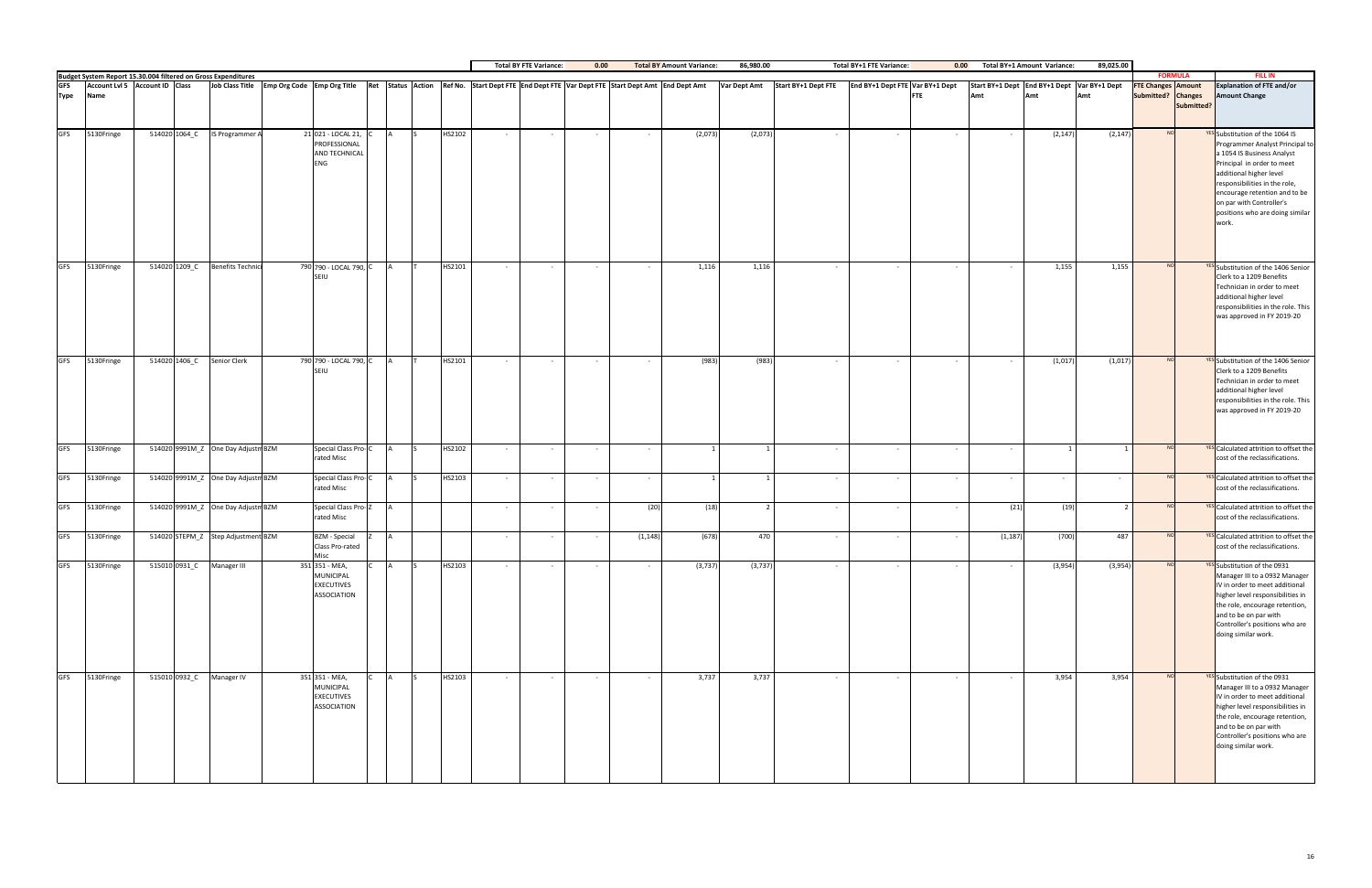|             |            |               |                                                                                                                     |                                                                                                                                           |  |        |            | <b>Total BY FTE Variance:</b> | 0.00            |                | <b>Total BY Amount Variance:</b> | 86,980.00           |                                                       | <b>Total BY+1 FTE Variance:</b> | 0.00       |        | Total BY+1 Amount Variance: | 89,025.00                                          |                                                 |                |                                                                                                                                                                                                                                                                                                            |
|-------------|------------|---------------|---------------------------------------------------------------------------------------------------------------------|-------------------------------------------------------------------------------------------------------------------------------------------|--|--------|------------|-------------------------------|-----------------|----------------|----------------------------------|---------------------|-------------------------------------------------------|---------------------------------|------------|--------|-----------------------------|----------------------------------------------------|-------------------------------------------------|----------------|------------------------------------------------------------------------------------------------------------------------------------------------------------------------------------------------------------------------------------------------------------------------------------------------------------|
|             |            |               | Budget System Report 15.30.004 filtered on Gross Expenditures<br>GFS Account LvI 5 Account ID Class Job Class Title |                                                                                                                                           |  |        |            |                               |                 |                |                                  |                     |                                                       |                                 |            |        |                             |                                                    |                                                 | <b>FORMULA</b> | <b>FILL IN</b>                                                                                                                                                                                                                                                                                             |
| <b>Type</b> | Name       |               |                                                                                                                     | Job Class Title Emp Org Code Emp Org Title Ret Status Action Ref No. Start Dept FTE End Dept FTE Var Dept FTE Start Dept Amt End Dept Amt |  |        |            |                               |                 |                |                                  | <b>Var Dept Amt</b> | Start BY+1 Dept FTE   End BY+1 Dept FTE Var BY+1 Dept |                                 | <b>FTE</b> | Amt    | Amt                         | Start BY+1 Dept End BY+1 Dept Var BY+1 Dept<br>Amt | <b>FTE Changes Amount</b><br>Submitted? Changes | Submitted?     | <b>Explanation of FTE and/or</b><br><b>Amount Change</b>                                                                                                                                                                                                                                                   |
| <b>GFS</b>  | 5130Fringe | 515010 1054_C | IS Business Analy                                                                                                   | 21 021 - LOCAL 21, C<br>PROFESSIONAL<br>AND TECHNICAL<br>ENG                                                                              |  | HS2102 |            | $\sim$                        |                 |                | 3,784                            | 3,784               | $\sim$                                                |                                 |            |        | 4,003                       | 4,003                                              |                                                 |                | <b>YES</b> Substitution of the 1064 IS<br>Programmer Analyst Principal to<br>a 1054 IS Business Analyst<br>Principal in order to meet<br>additional higher level<br>responsibilities in the role,<br>encourage retention and to be<br>on par with Controller's<br>positions who are doing similar<br>work. |
| <b>GFS</b>  | 5130Fringe |               | 515010 1064_C IS Programmer A                                                                                       | 21 021 - LOCAL 21,<br>PROFESSIONAL<br><b>AND TECHNICAL</b><br>ENG                                                                         |  | HS2102 | $\sim$ $-$ | $\sim$                        | $\sim$ $-$      | $\sim$         | (3, 784)                         | (3,784)             | $\sim$ $-$                                            | $\sim$ $-$                      | $\sim$     | $\sim$ | (4,003)                     | (4,003)                                            | N <sub>O</sub>                                  |                | <b>YES</b> Substitution of the 1064 IS<br>Programmer Analyst Principal to<br>a 1054 IS Business Analyst<br>Principal in order to meet<br>additional higher level<br>responsibilities in the role,<br>encourage retention and to be<br>on par with Controller's<br>positions who are doing similar<br>work. |
| <b>GFS</b>  | 5130Fringe | 515010 1209_C | <b>Benefits Technici</b>                                                                                            | 790 790 - LOCAL 790, C<br>SEIU                                                                                                            |  | HS2101 | $\sim$ $-$ | $\sim$ $-$                    | $\sim 100$      | $\sim$         | 4,639                            | 4,639               | $\sim$ $-$                                            | $\sim$ $-$                      | $\sim$     | $\sim$ | 4,909                       | 4,909                                              |                                                 |                | <b>YES</b> Substitution of the 1406 Senior<br>Clerk to a 1209 Benefits<br>Technician in order to meet<br>additional higher level<br>responsibilities in the role. This<br>was approved in FY 2019-20                                                                                                       |
| <b>GFS</b>  | 5130Fringe |               | 515010 1406_C Senior Clerk                                                                                          | 790 790 - LOCAL 790, C                                                                                                                    |  | HS2101 |            | $\sim$                        | $\sim$ $-$      | $\sim$         | (4,639)                          | (4,639)             | $\sim$                                                | $\sim$                          | $\sim$     |        | (4,909)                     | (4,909)                                            | <b>NO</b>                                       |                | <b>YES</b> Substitution of the 1406 Senior<br>Clerk to a 1209 Benefits<br>Technician in order to meet<br>additional higher level<br>responsibilities in the role. This<br>was approved in FY 2019-20                                                                                                       |
| <b>GFS</b>  | 5130Fringe |               | 515710 0931_C Manager III                                                                                           | 351 351 - MEA,<br>MUNICIPAL<br><b>EXECUTIVES</b><br><b>ASSOCIATION</b>                                                                    |  | HS2103 | $\sim$     | $\sim$ $-$                    | $\sim 100$      | $\sim 10^{-1}$ | (11, 213)                        | (11, 213)           | $\sim$ $-$                                            | $\sim$ $-$                      | $\sim$     | $\sim$ | (11, 863)                   | (11, 863)                                          | <b>NO</b>                                       |                | <b>YES</b> Substitution of the 0931<br>Manager III to a 0932 Manager<br>IV in order to meet additional<br>higher level responsibilities in<br>the role, encourage retention,<br>and to be on par with<br>Controller's positions who are<br>doing similar work.                                             |
| <b>GFS</b>  | 5130Fringe |               | 515710 0932_C Manager IV                                                                                            | 351 351 - MEA,<br><b>MUNICIPAL</b><br><b>EXECUTIVES</b><br><b>ASSOCIATION</b>                                                             |  | HS2103 | $\sim$     | $\sim$                        | $\sim 10^{-11}$ | $\sim$         | 11,213                           | 11,213              | $\sim$ $-$                                            | $\sim$ $-$                      | $\sim$ $-$ |        | 11,863                      | 11,863                                             | N <sub>O</sub>                                  |                | <b>YES</b> Substitution of the 0931<br>Manager III to a 0932 Manager<br>IV in order to meet additional<br>higher level responsibilities in<br>the role, encourage retention,<br>and to be on par with<br>Controller's positions who are<br>doing similar work.                                             |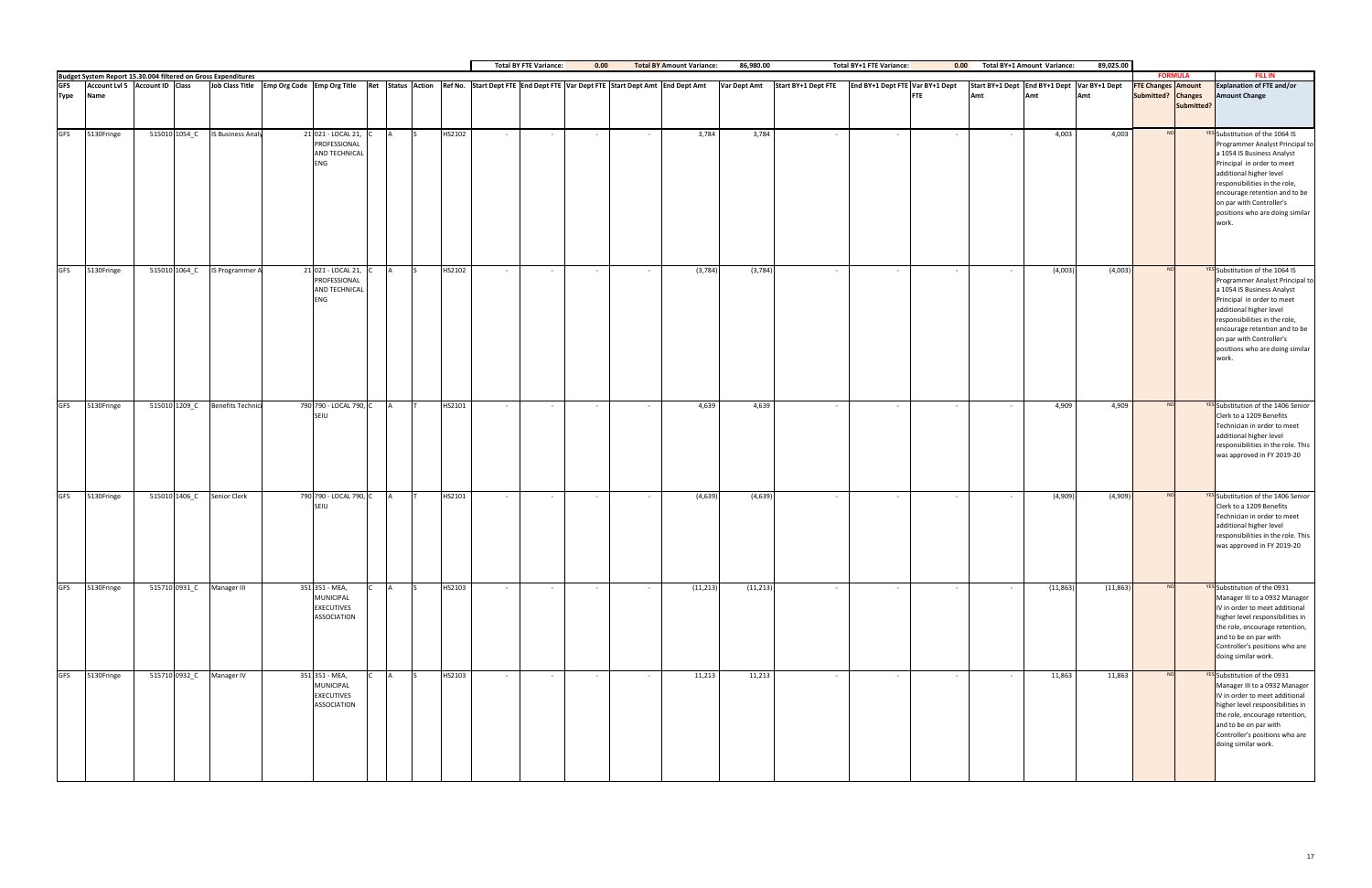|            |            |               |                                                                                                                             |                                                                                                                                           |           |        |        | <b>Total BY FTE Variance:</b> | 0.00       |        | <b>Total BY Amount Variance:</b> | 86,980.00    |                     | <b>Total BY+1 FTE Variance:</b> | 0.00       |        | Total BY+1 Amount Variance: | 89,025.00                                   |                           |                |                                                                                                                                                                                                                                                                                                            |
|------------|------------|---------------|-----------------------------------------------------------------------------------------------------------------------------|-------------------------------------------------------------------------------------------------------------------------------------------|-----------|--------|--------|-------------------------------|------------|--------|----------------------------------|--------------|---------------------|---------------------------------|------------|--------|-----------------------------|---------------------------------------------|---------------------------|----------------|------------------------------------------------------------------------------------------------------------------------------------------------------------------------------------------------------------------------------------------------------------------------------------------------------------|
|            |            |               | <b>Budget System Report 15.30.004 filtered on Gross Expenditures<br/>GFS</b> Account LvI 5 Account ID Class Job Class Title | Job Class Title Emp Org Code Emp Org Title Ret Status Action Ref No. Start Dept FTE End Dept FTE Var Dept FTE Start Dept Amt End Dept Amt |           |        |        |                               |            |        |                                  | Var Dept Amt | Start BY+1 Dept FTE | End BY+1 Dept FTE Var BY+1 Dept |            |        |                             | Start BY+1 Dept End BY+1 Dept Var BY+1 Dept | <b>FTE Changes Amount</b> | <b>FORMULA</b> | <b>FILL IN</b><br><b>Explanation of FTE and/or</b>                                                                                                                                                                                                                                                         |
| Type       | Name       |               |                                                                                                                             |                                                                                                                                           |           |        |        |                               |            |        |                                  |              |                     |                                 | <b>FTE</b> | Amt    | Amt                         | Amt                                         | Submitted? Changes        | Submitted?     | <b>Amount Change</b>                                                                                                                                                                                                                                                                                       |
| <b>GFS</b> | 5130Fringe |               | 515710 1054_C IS Business Analy                                                                                             | 21 021 - LOCAL 21, C<br>PROFESSIONAL<br>AND TECHNICAL<br><b>ENG</b>                                                                       |           | HS2102 |        | $\sim$                        |            |        | 10,751                           | 10,751       | $\sim$              | $\sim$                          |            |        | 11,374                      | 11,374                                      | N <sub>O</sub>            |                | <b>YES</b> Substitution of the 1064 IS<br>Programmer Analyst Principal to<br>a 1054 IS Business Analyst<br>Principal in order to meet<br>additional higher level<br>responsibilities in the role and<br>to be on par with Controller's<br>positions who are doing similar<br>work.                         |
| <b>GFS</b> | 5130Fringe |               | 515710 1064_C IS Programmer A                                                                                               | 21 021 - LOCAL 21, C<br>PROFESSIONAL<br>AND TECHNICAL<br>ENG                                                                              |           | HS2102 | $\sim$ | $\sim$ $-$                    | $\sim$ $-$ | $\sim$ | (10, 751)                        | (10, 751)    | $\sim$ $-$          | $\sim$                          | $\sim$     |        | (11, 374)                   | (11, 374)                                   | N <sub>O</sub>            |                | <b>YES</b> Substitution of the 1064 IS<br>Programmer Analyst Principal to<br>a 1054 IS Business Analyst<br>Principal in order to meet<br>additional higher level<br>responsibilities in the role,<br>encourage retention and to be<br>on par with Controller's<br>positions who are doing similar<br>work. |
| <b>GFS</b> | 5130Fringe | 515710 1209_C | <b>Benefits Technici</b>                                                                                                    | 790 790 - LOCAL 790, C<br>SEIU                                                                                                            |           | HS2101 | $\sim$ | $\sim$ $-$                    | $\sim 100$ | $\sim$ | 9,288                            | 9,288        | $\sim$ $-$          | $\sim$                          | $\sim$     | $\sim$ | 9,827                       | 9,827                                       |                           |                | <b>YES</b> Substitution of the 1406 Senior<br>Clerk to a 1209 Benefits<br>Technician in order to meet<br>additional higher level<br>responsibilities in the role. This<br>was approved in FY 2019-20                                                                                                       |
| <b>GFS</b> | 5130Fringe |               | 515710 1406_C Senior Clerk                                                                                                  | 790 790 - LOCAL 790, C                                                                                                                    | <b>IA</b> | HS2101 |        | $\sim$                        | $\sim$ $-$ |        | (9, 288)                         | (9, 288)     | $\sim$ $-$          | $\sim$                          | $\sim$     |        | (9,827)                     | (9,827)                                     | N <sub>O</sub>            |                | <b>YES</b> Substitution of the 1406 Senior<br>Clerk to a 1209 Benefits<br>Technician in order to meet<br>additional higher level<br>responsibilities in the role. This<br>was approved in FY 2019-20                                                                                                       |
| <b>GFS</b> | 5130Fringe |               | 516010 0931_C Manager III                                                                                                   | 351 351 - MEA,<br><b>MUNICIPAL</b><br><b>EXECUTIVES</b><br><b>ASSOCIATION</b>                                                             |           | HS2103 | $\sim$ | $\sim$                        | $\sim$ $-$ | $\sim$ | (1, 391)                         | (1, 391)     | $\sim$              | $\sim$                          | $\sim$     |        | (1, 419)                    | (1, 419)                                    | <b>NO</b>                 |                | YES Substitution of the 0931<br>Manager III to a 0932 Manager<br>IV in order to meet additional<br>higher level responsibilities in<br>the role, encourage retention,<br>and to be on par with<br>Controller's positions who are<br>doing similar work.                                                    |
| <b>GFS</b> | 5130Fringe |               | 516010 0932 C Manager IV                                                                                                    | 351 351 - MEA,<br><b>MUNICIPAL</b><br><b>EXECUTIVES</b><br><b>ASSOCIATION</b>                                                             |           | HS2103 | $\sim$ | $\sim$                        | $\sim$     | $\sim$ | 1,391                            | 1,391        | $\sim$              | $\sim$                          | $\sim$     | $\sim$ | 1,419                       | 1,419                                       | <b>NO</b>                 |                | YES Substitution of the 0931<br>Manager III to a 0932 Manager<br>IV in order to meet additional<br>higher level responsibilities in<br>the role, encourage retention,<br>and to be on par with<br>Controller's positions who are<br>doing similar work.                                                    |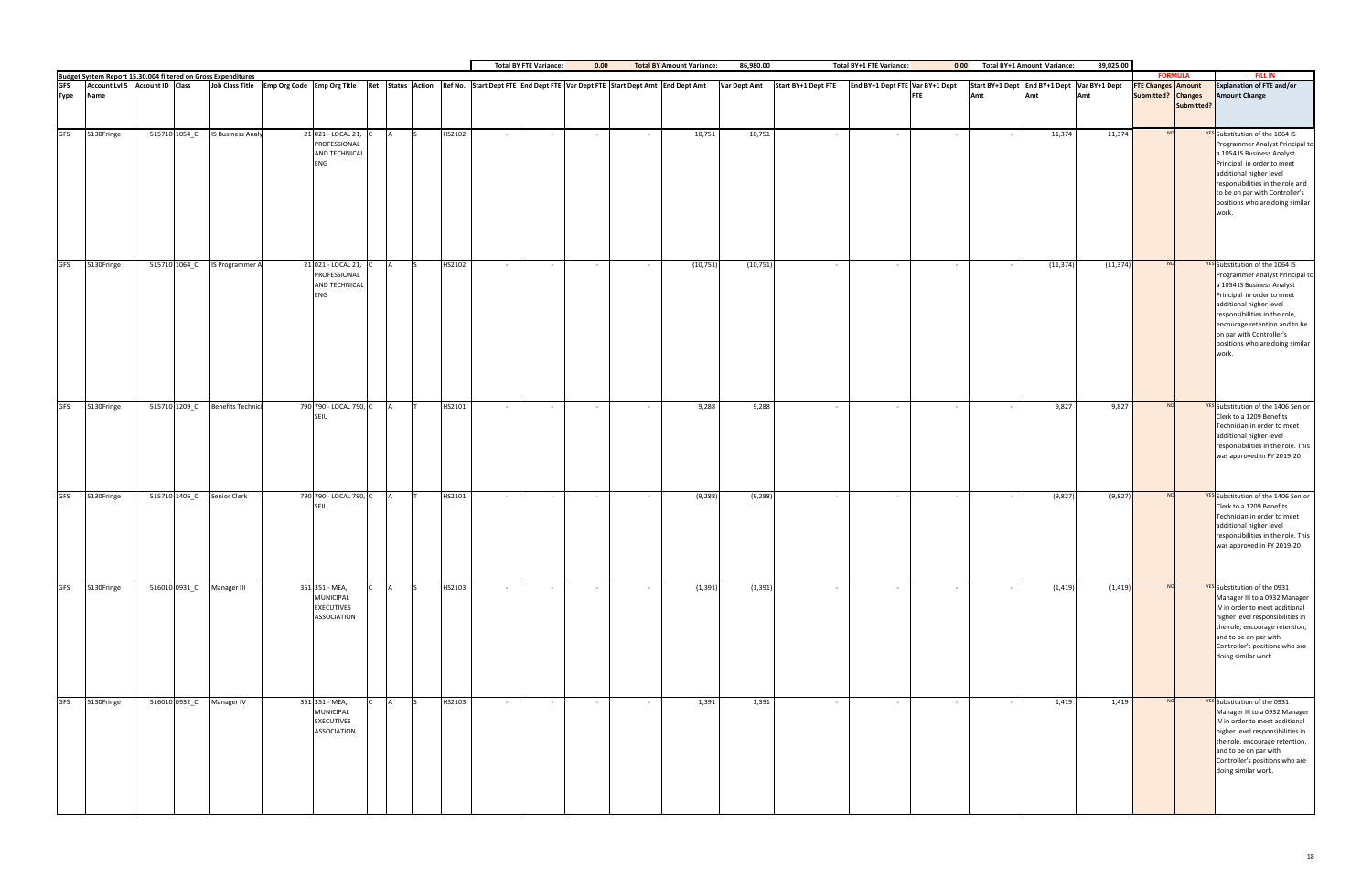|             |             |                                                                                                                             |                         |                                                                 |   |        |                | <b>Total BY FTE Variance:</b> | 0.00       |                                                                                                                                           | <b>Total BY Amount Variance:</b> | 86,980.00           |                     | <b>Total BY+1 FTE Variance:</b> | 0.00       |        | <b>Total BY+1 Amount Variance:</b> | 89,025.00                                          |                                                 |                |                                                                                                                                                                                                                                                                                                            |
|-------------|-------------|-----------------------------------------------------------------------------------------------------------------------------|-------------------------|-----------------------------------------------------------------|---|--------|----------------|-------------------------------|------------|-------------------------------------------------------------------------------------------------------------------------------------------|----------------------------------|---------------------|---------------------|---------------------------------|------------|--------|------------------------------------|----------------------------------------------------|-------------------------------------------------|----------------|------------------------------------------------------------------------------------------------------------------------------------------------------------------------------------------------------------------------------------------------------------------------------------------------------------|
|             |             | <b>Budget System Report 15.30.004 filtered on Gross Expenditures<br/>GFS</b> Account LvI 5 Account ID Class Job Class Title |                         |                                                                 |   |        |                |                               |            |                                                                                                                                           |                                  |                     |                     |                                 |            |        |                                    |                                                    |                                                 | <b>FORMULA</b> | <b>FILL IN</b>                                                                                                                                                                                                                                                                                             |
| <b>Type</b> | <b>Name</b> |                                                                                                                             |                         |                                                                 |   |        |                |                               |            | Job Class Title Emp Org Code Emp Org Title Ret Status Action Ref No. Start Dept FTE End Dept FTE Var Dept FTE Start Dept Amt End Dept Amt |                                  | <b>Var Dept Amt</b> | Start BY+1 Dept FTE | End BY+1 Dept FTE Var BY+1 Dept | <b>FTE</b> | Amt    | Amt                                | Start BY+1 Dept End BY+1 Dept Var BY+1 Dept<br>Amt | <b>FTE Changes Amount</b><br>Submitted? Changes | Submitted?     | <b>Explanation of FTE and/or</b><br><b>Amount Change</b>                                                                                                                                                                                                                                                   |
| <b>GFS</b>  | 5130Fringe  | 516010 1054_C IS Business Analy                                                                                             |                         | 21 021 - LOCAL 21,<br>PROFESSIONAL<br>AND TECHNICAL<br>ENG      |   | HS2102 |                |                               |            |                                                                                                                                           | 1,255                            | 1,255               | $\sim$              |                                 |            |        | 1,280                              | 1,280                                              |                                                 |                | <b>YES</b> Substitution of the 1064 IS<br>Programmer Analyst Principal to<br>a 1054 IS Business Analyst<br>Principal in order to meet<br>additional higher level<br>responsibilities in the role,<br>encourage retention and to be<br>on par with Controller's<br>positions who are doing similar<br>work. |
| <b>GFS</b>  | 5130Fringe  | 516010 1064_C IS Programmer A                                                                                               |                         | 21 021 - LOCAL 21,<br>PROFESSIONAL<br>AND TECHNICAL<br>ENG      |   | HS2102 |                | $\sim$                        | $\sim$ $-$ |                                                                                                                                           | (1, 255)                         | (1, 255)            | $\sim$ $-$          | $\sim$                          | $\sim$     |        | (1, 280)                           | (1, 280)                                           | <b>NO</b>                                       |                | <b>YES</b> Substitution of the 1064 IS<br>Programmer Analyst Principal to<br>a 1054 IS Business Analyst<br>Principal in order to meet<br>additional higher level<br>responsibilities in the role and<br>to be on par with Controller's<br>positions who are doing similar<br>work.                         |
| <b>GFS</b>  | 5130Fringe  | 516010 1209_C                                                                                                               | <b>Benefits Technic</b> | 790 790 - LOCAL 790, C<br>SEIU                                  |   | HS2101 | $\sim$ $-$     | $\sim$                        | $\sim$ $-$ | $\sim$                                                                                                                                    | 1,181                            | 1,181               | $\sim$              | $\sim$                          | $\sim$     | $\sim$ | 1,205                              | 1,205                                              |                                                 |                | YES Substitution of the 1406 Senior<br>Clerk to a 1209 Benefits<br>Technician in order to meet<br>additional higher level<br>responsibilities in the role. This<br>was approved in FY 2019-20                                                                                                              |
| <b>GFS</b>  | 5130Fringe  | 516010 1406_C                                                                                                               | Senior Clerk            | 790 790 - LOCAL 790, C<br>SEILI                                 |   | HS2101 |                | $\sim$                        | $\sim$ $-$ |                                                                                                                                           | (1, 181)                         | (1, 181)            | $\sim$              | $\sim$                          | $\sim$     |        | (1, 205)                           | (1, 205)                                           |                                                 |                | <b>YES</b> Substitution of the 1406 Senior<br>Clerk to a 1209 Benefits<br>Technician in order to meet<br>additional higher level<br>responsibilities in the role. This<br>was approved in FY 2019-20                                                                                                       |
| <b>GFS</b>  | 5130Fringe  | 517010 0931_C                                                                                                               | Manager III             | 351 351 - MEA,<br><b>MUNICIPAL</b><br>EXECUTIVES<br>ASSOCIATION |   | HS2103 |                | $\sim$                        |            |                                                                                                                                           | (446)                            | (446)               | $\sim$ $-$          |                                 |            |        | (462)                              | (462)                                              |                                                 |                | YES Substitution of the 0931<br>Manager III to a 0932 Manager<br>IV in order to meet additional<br>higher level responsibilities in<br>the role and to be on par with<br>Controller's positions who are<br>doing similar work.                                                                             |
| <b>GFS</b>  | 5130Fringe  | 517010 0932_C Manager IV                                                                                                    |                         | 351 351 - MEA,<br>MUNICIPAL<br><b>EXECUTIVES</b><br>ASSOCIATION | A | HS2103 | $\sim 10^{-1}$ | $\sim 10^{-1}$                | $\sim$ $-$ | $\sim$                                                                                                                                    | 479                              | 479                 | $\sim$ $-$          | $\sim$                          | $\sim$     | $\sim$ | 496                                | 496                                                | N <sub>O</sub>                                  |                | <b>YES</b> Substitution of the 0931<br>Manager III to a 0932 Manager<br>IV in order to meet additional<br>higher level responsibilities in<br>the role and to be on par with<br>Controller's positions who are<br>doing similar work.                                                                      |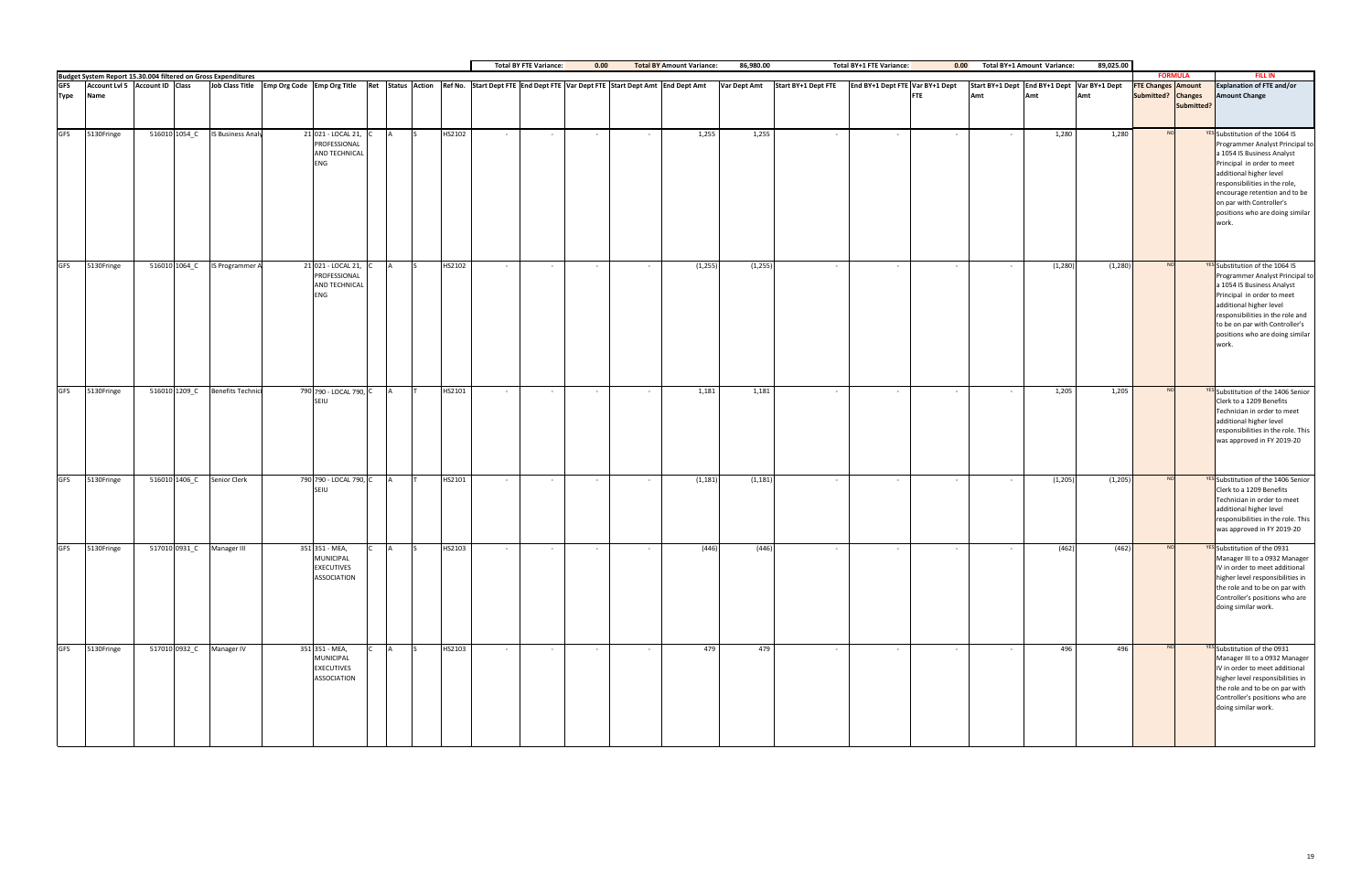|             |            |                                |               |                                                               |                                                                                                                                           |        |        | <b>Total BY FTE Variance:</b> | 0.00   |            | <b>Total BY Amount Variance:</b> | 86,980.00      |            | <b>Total BY+1 FTE Variance:</b>                       | 0.00                     |                                             | Total BY+1 Amount Variance: | 89,025.00 |                                             |            |                                                                                                                                                                                                                                                                                    |
|-------------|------------|--------------------------------|---------------|---------------------------------------------------------------|-------------------------------------------------------------------------------------------------------------------------------------------|--------|--------|-------------------------------|--------|------------|----------------------------------|----------------|------------|-------------------------------------------------------|--------------------------|---------------------------------------------|-----------------------------|-----------|---------------------------------------------|------------|------------------------------------------------------------------------------------------------------------------------------------------------------------------------------------------------------------------------------------------------------------------------------------|
| <b>GFS</b>  |            | Account Lvl 5 Account ID Class |               | Budget System Report 15.30.004 filtered on Gross Expenditures | Job Class Title Emp Org Code Emp Org Title Ret Status Action Ref No. Start Dept FTE End Dept FTE Var Dept FTE Start Dept Amt End Dept Amt |        |        |                               |        |            |                                  | Var Dept Amt   |            | Start BY+1 Dept FTE   End BY+1 Dept FTE Var BY+1 Dept |                          | Start BY+1 Dept End BY+1 Dept Var BY+1 Dept |                             |           | <b>FORMULA</b><br><b>FTE Changes Amount</b> |            | <b>FILL IN</b><br><b>Explanation of FTE and/or</b>                                                                                                                                                                                                                                 |
| <b>Type</b> | Name       |                                |               |                                                               |                                                                                                                                           |        |        |                               |        |            |                                  |                |            | <b>FTE</b>                                            |                          | Amt                                         | Amt                         | Amt       | Submitted? Changes                          | Submitted? | <b>Amount Change</b>                                                                                                                                                                                                                                                               |
| <b>GFS</b>  | 5130Fringe |                                | 517010 1054_C | <b>IS Business Analy</b>                                      | 21 021 - LOCAL 21, C<br>PROFESSIONAL<br>AND TECHNICAL<br><b>ENG</b>                                                                       | HS2102 |        | $\sim$                        |        |            | 423                              | 423            | $\sim$     |                                                       |                          |                                             | 438                         | 438       |                                             |            | <b>YES</b> Substitution of the 1064 IS<br>Programmer Analyst Principal to<br>a 1054 IS Business Analyst<br>Principal in order to meet<br>additional higher level<br>responsibilities in the role and<br>to be on par with Controller's<br>positions who are doing similar<br>work. |
| <b>GFS</b>  | 5130Fringe |                                |               | 517010 1064_C IS Programmer A                                 | 21 021 - LOCAL 21,<br>PROFESSIONAL<br>AND TECHNICAL<br><b>ENG</b>                                                                         | HS2102 | $\sim$ | $\sim$                        | $\sim$ | $\sim$ $-$ | (387)                            | (387)          | $\sim$     | $\sim$                                                | $\sim$                   |                                             | (399)                       | (399)     |                                             |            | <b>YES</b> Substitution of the 1064 IS<br>Programmer Analyst Principal to<br>a 1054 IS Business Analyst<br>Principal in order to meet<br>additional higher level<br>responsibilities in the role and<br>to be on par with Controller's<br>positions who are doing similar<br>work. |
| <b>GFS</b>  | 5130Fringe |                                |               | 517010 1209_C Benefits Technici                               | 790 790 - LOCAL 790, C<br>SEIU                                                                                                            | HS2101 | $\sim$ | $\sim$                        | $\sim$ | $\sim$     | 207                              | 207            | $\sim$     | $\sim$                                                | $\sim$                   |                                             | 215                         | 215       |                                             |            | YES Substitution of the 1406 Senior<br>Clerk to a 1209 Benefits<br>Technician in order to meet<br>additional higher level<br>responsibilities in the role. This<br>was approved in FY 2019-20                                                                                      |
| <b>GFS</b>  | 5130Fringe |                                | 517010 1406_C | Senior Clerk                                                  | 790 790 - LOCAL 790, C<br>SEIU                                                                                                            | HS2101 |        | $\sim$                        | $\sim$ | $\sim$     | (183)                            | (183)          | $\sim$ $-$ | $\sim$                                                | $\overline{\phantom{a}}$ |                                             | (189)                       | (189)     | N <sub>C</sub>                              |            | YES Substitution of the 1406 Senior<br>Clerk to a 1209 Benefits<br>Technician in order to meet<br>additional higher level<br>responsibilities in the role. This<br>was approved in FY 2019-20                                                                                      |
| <b>GFS</b>  | 5130Fringe |                                |               | 517010 9991M_Z One Day Adjustm BZM                            | Special Class Pro-C<br>rated Misc                                                                                                         | HS2102 |        | $\sim$                        | $\sim$ |            |                                  | $\overline{1}$ | $\sim$     | $\sim$                                                |                          |                                             | $\sim$                      |           |                                             |            | YES Attrition to offset the cost of<br>the reclassifications.                                                                                                                                                                                                                      |
| <b>GFS</b>  | 5130Fringe |                                |               | 517010 STEPM_Z Step Adjustment BZM                            | <b>BZM</b> - Special<br>Class Pro-rated<br>Misc                                                                                           |        |        | $\overline{\phantom{a}}$      |        | (213)      | (125)                            | 88             | $\sim$ $-$ |                                                       | $\overline{\phantom{a}}$ | (221)                                       | (130)                       | 91        |                                             |            | <b>YES</b> Step Adjustment for MEA<br>employees over the top of<br>Range A.                                                                                                                                                                                                        |
| GFS         | 5130Fringe |                                |               | 519110 0931 C Manager III                                     | 351 351 - MEA,<br><b>MUNICIPAL</b><br><b>EXECUTIVES</b><br><b>ASSOCIATION</b>                                                             | HS2103 | $\sim$ | $\sim$                        | $\sim$ | $\sim$     | (5,045)                          | (5,045)        | $\sim$     | $\sim$                                                | $\sim$                   |                                             | (5, 338)                    | (5, 338)  | <b>NO</b>                                   |            | <b>YES</b> Substitution of the 0931<br>Manager III to a 0932 Manager<br>IV in order to meet additional<br>higher level responsibilities in<br>the role, encourage retention,<br>and to be on par with<br>Controller's positions who are<br>doing similar work.                     |
| <b>GFS</b>  | 5130Fringe |                                | 519110 0932_C | Manager IV                                                    | 351 351 - MEA,<br><b>MUNICIPAL</b><br><b>EXECUTIVES</b><br>ASSOCIATION                                                                    | HS2103 | $\sim$ | $\sim$                        | $\sim$ | $\sim$     | 5,045                            | 5,045          | $\sim$ $-$ | $\sim$ $-$                                            | $\sim$                   |                                             | 5,338                       | 5,338     | <b>NO</b>                                   |            | <b>YES</b> Substitution of the 0931<br>Manager III to a 0932 Manager<br>IV in order to meet additional<br>higher level responsibilities in<br>the role, encourage retention,<br>and to be on par with<br>Controller's positions who are<br>doing similar work.                     |